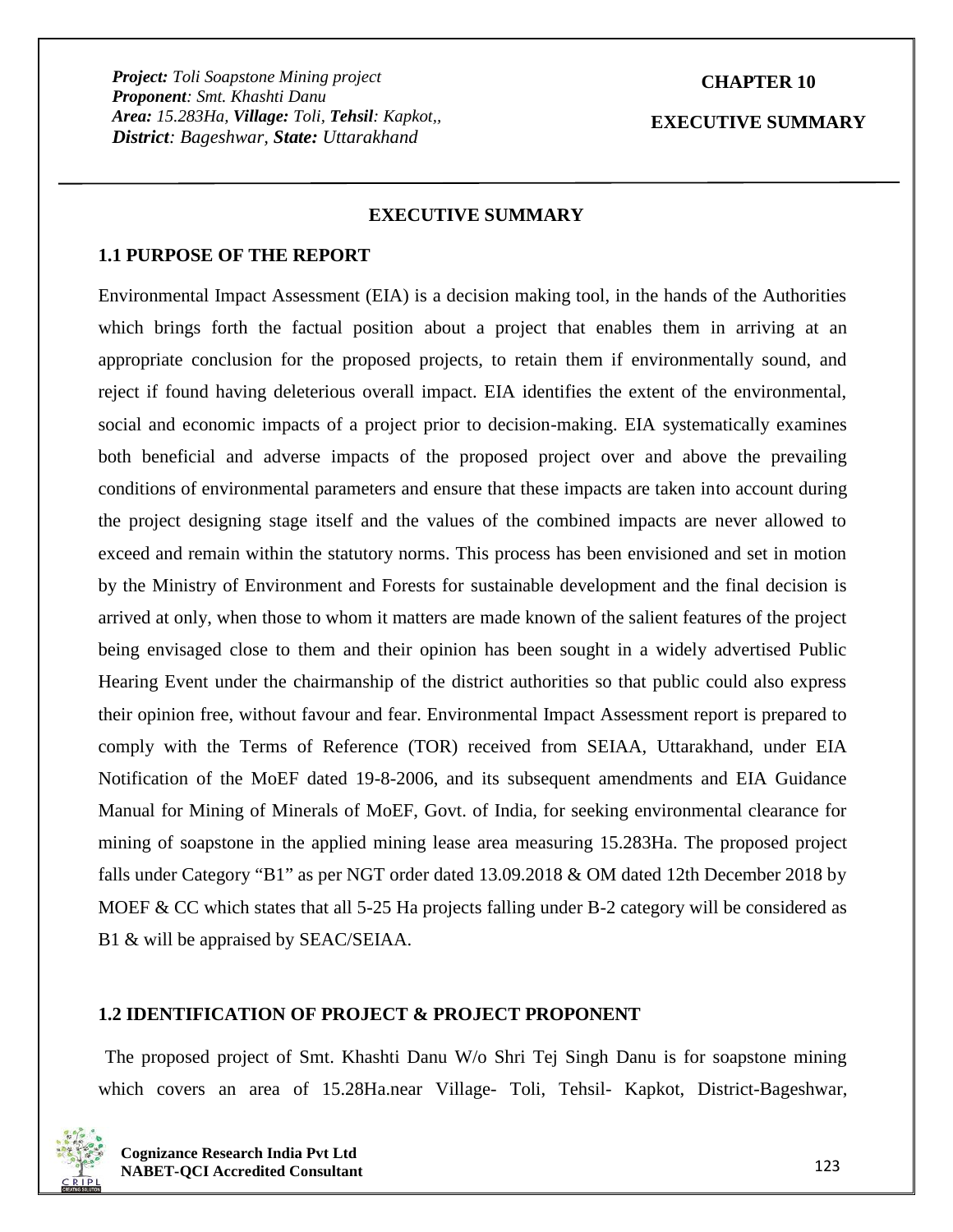# **CHAPTER 10**

### **EXECUTIVE SUMMARY**

Uttarakhand.LOI has been granted in favour of Smt. Khashti Danu vide Letter No. 1263/VII-1/16- Soapstone/2016 on dated 08.11.2016 for 50 yrs attached as Annexure II.

Soapstone finds its uses in all aspects of life and commercial business. Soapstone has wide applications across various industries. Some uses for soapstone or talc are paper, textile, cosmetics, paint, ceramics, detergents, animal feed, insecticide, plastics and various drying powder. Soapstone, also known as Talc or Talcum Powder, is a mineral that is naturally found in nature. The chemical name for Talc or Talcum Powder is hydrated magnesium silicate. The region Uttarakhand accounts for 29% of India's soapstone production. The Details of Production is depicted in Tables No. 10.1.

| S.No. | Year                 | <b>Quantities of soapstone (tonnes)</b> |
|-------|----------------------|-----------------------------------------|
| Ī.    | 1 <sup>st</sup> Year | 12825                                   |
| 2.    | $2na$ Year           | 14935                                   |
| 3.    | $3^{ra}$ Year        | 17168                                   |
| 4.    | $4^{\text{m}}$ Year  | 18860                                   |
| 5.    | $5^{\text{m}}$ Year  | 24359                                   |
|       | <b>Total</b>         | 65130                                   |

Total Proposed Production: 88147 Tonnes (in Five Year) **Proposed Production:** 12825 TPA upto24359 TPA (1st to 5thYear)

**Maximum Proposed Capacity**: 24359 TPA (end of 5th Year) The proposed mining project has been categorized as Category B1 project.

## **Proponent & Address**

Smt. Khashti Danu w/o Shri Tej Singh Danu Village-Karmitoli, karmi, Tehsil- Kapkot District-Bageshwar, Uttarakhand

## **1.2.1 Brief description of nature, size and location of the project:**

Brief details of the project are described in the Table No. 10.2 given below:

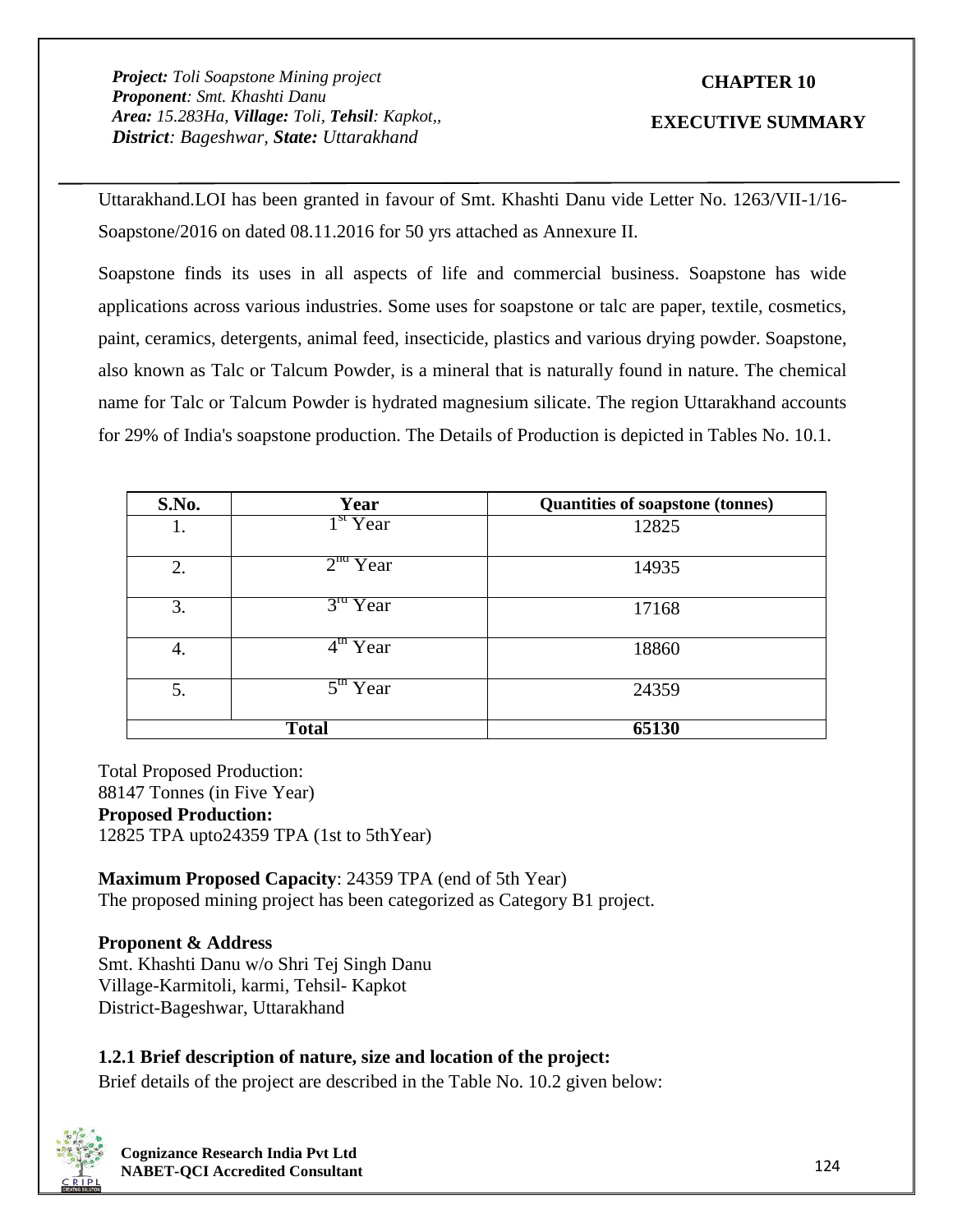# **CHAPTER 10**

# **EXECUTIVE SUMMARY**

| S.  | <b>Parameters</b>              |                                                                                                                                                                                                     | <b>Description</b>                                                        |                                                                                                       |  |  |  |
|-----|--------------------------------|-----------------------------------------------------------------------------------------------------------------------------------------------------------------------------------------------------|---------------------------------------------------------------------------|-------------------------------------------------------------------------------------------------------|--|--|--|
| No. |                                |                                                                                                                                                                                                     |                                                                           |                                                                                                       |  |  |  |
| 1.  | Name of the Project            |                                                                                                                                                                                                     | Toli Soapstone Mining project                                             |                                                                                                       |  |  |  |
| 2.  | Location of the Project        |                                                                                                                                                                                                     | Village: Toli, Tehsil: Kapkot,<br>District: Bageshwar, State: Uttarakhand |                                                                                                       |  |  |  |
| 3.  | Project Proponent              |                                                                                                                                                                                                     | Smt. Khashti Danu W/o Shri Tej Singh Danu                                 |                                                                                                       |  |  |  |
| 4.  | Lease period validity          | of lease deed.                                                                                                                                                                                      |                                                                           | 50 years/specific year will be calculated w.e.f grant                                                 |  |  |  |
| 5.  | <b>Lease Details</b>           | It is fresh grant case of mining lease. State Govt. has<br>given its consent to grant mining lease vide letter no.<br>1263/VII-1/16-Soapstone/2016 on dated 08.11.2016<br>for a period of 50 years. |                                                                           |                                                                                                       |  |  |  |
| 6.  | <b>Location of the Project</b> |                                                                                                                                                                                                     |                                                                           |                                                                                                       |  |  |  |
|     | Village                        | Toli                                                                                                                                                                                                |                                                                           |                                                                                                       |  |  |  |
|     | Tehsil                         | Kapkot                                                                                                                                                                                              |                                                                           |                                                                                                       |  |  |  |
|     | District                       | Bageshwar                                                                                                                                                                                           |                                                                           |                                                                                                       |  |  |  |
|     | <b>State</b>                   | Uttarakhand                                                                                                                                                                                         |                                                                           |                                                                                                       |  |  |  |
| 7.  | <b>Total Lease Area</b>        | 15.283 Ha                                                                                                                                                                                           |                                                                           |                                                                                                       |  |  |  |
| 8.  | Category of the Project        | "B1"                                                                                                                                                                                                |                                                                           |                                                                                                       |  |  |  |
| 9.  | Capacity of the Project        |                                                                                                                                                                                                     | 12825 TPA upto24359 TPA (1st to 5thYear)                                  | Maximum Production: 24359 TPA (end of 5 <sup>th</sup> Year)                                           |  |  |  |
| 10. | Topography                     | NE side.                                                                                                                                                                                            |                                                                           | The highest level of lease hold is 2408mRL towards<br>SW side & while lowest level is 2280mRL towards |  |  |  |
| 11. | Lease Area Coordinate          | <b>Pillar</b><br>N <sub>0</sub>                                                                                                                                                                     | N                                                                         | E                                                                                                     |  |  |  |
|     |                                | 1.<br>2.                                                                                                                                                                                            | 30°03'04.4555"N<br>30°03'01.6687"N                                        | 79°52'36.5551"E<br>79°52'46.9030"E                                                                    |  |  |  |
|     |                                | 3.<br>4.                                                                                                                                                                                            | 30°02'54.9193"N<br>30°02'52.3144"N                                        | 79°52'41.5439"E<br>79°52'48.8822"E                                                                    |  |  |  |
|     |                                | 5.                                                                                                                                                                                                  | 30°02'41.8060"N                                                           | 79°52'46.8944"E                                                                                       |  |  |  |

# **Table No.1.2:- Details of the Project**

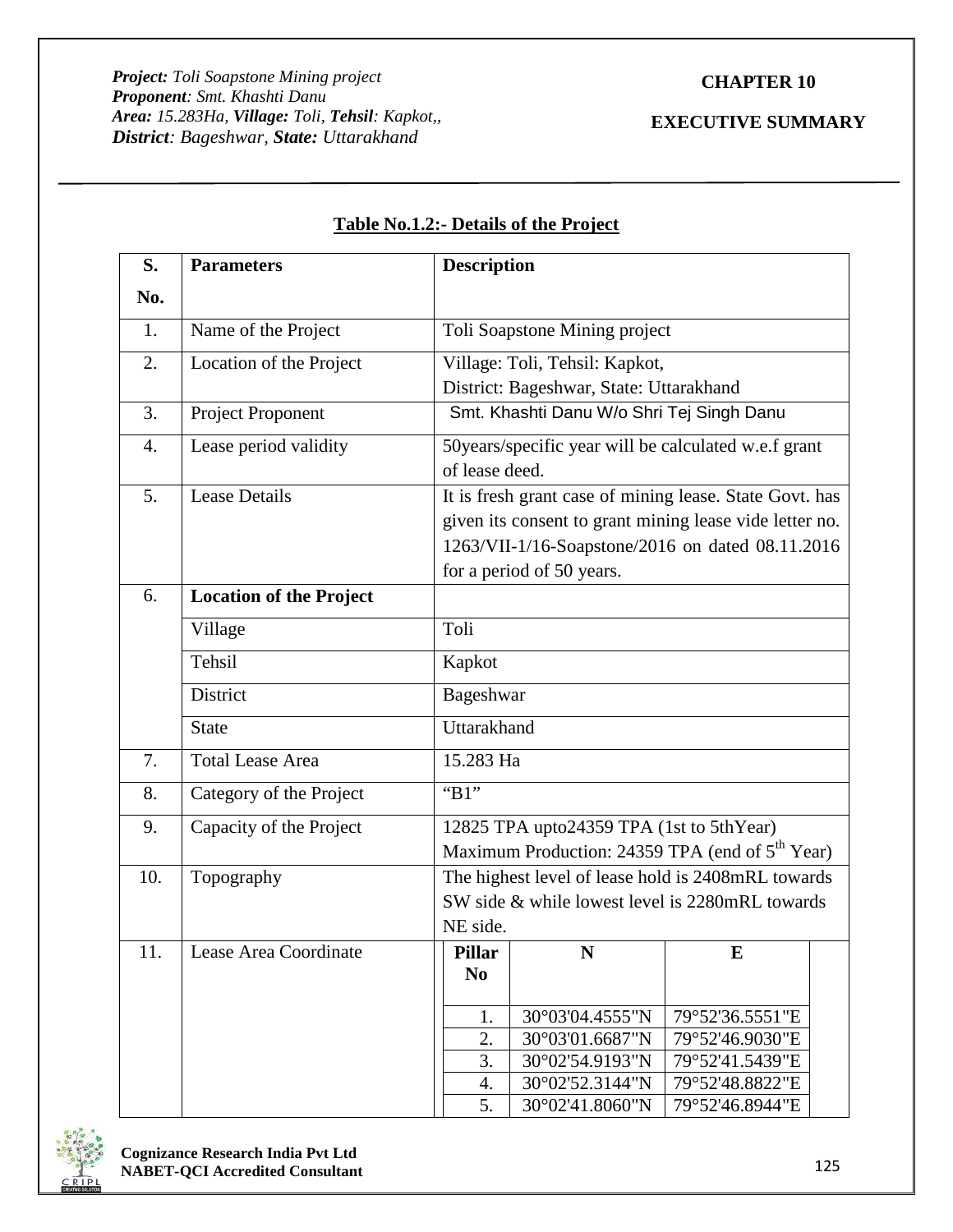# **CHAPTER 10**

*Project: Toli Soapstone Mining project Proponent: Smt. Khashti Danu Area: 15.283Ha, Village: Toli, Tehsil: Kapkot,, District: Bageshwar, State: Uttarakhand*

|     |                                | 6.              | 30°02'41.9252"N                                 | 79°52'44.5120"E                                       |
|-----|--------------------------------|-----------------|-------------------------------------------------|-------------------------------------------------------|
|     |                                | 7.              | 30°02'39.8110"N                                 | 79°52'43.2468"E                                       |
|     |                                | 8.              | 30°02'37.9903"N                                 | 79°52'45.9103"E                                       |
|     |                                | 9.              | 30°02'36.2116"N                                 | 79°52'44.7966"E                                       |
|     |                                | 10.             | 30°02'37.0448"N                                 | 79°52'42.7114"E                                       |
|     |                                | 11.             | 30°02'35.9536"N                                 | 79°52'38.4084"E                                       |
|     |                                | 12.             | 30°02'37.6212"N                                 | 79°52'37.3466"E                                       |
|     |                                | 13.             | 30°02'37.7766"N                                 | 79°52'39.4378"E                                       |
|     |                                | 14.             | 30°02'40.9088"N                                 | 79°52'40.0649"E                                       |
|     |                                | 15.             | 30°02'44.2106"N                                 | 79°52'38.2162"E                                       |
|     |                                | 16.             | 30°02'43.8316"N                                 | 79°52'43.6995"E                                       |
|     |                                | 17.             | 30°02'45.4764"N                                 | 79°52'43.9028"E                                       |
|     |                                | 18.             | 30°02'48.3587"N                                 | 79°52'39.9384"E                                       |
|     |                                | 19.             | $30^{\circ}02'46.2167''N$                       | 79°52'38.0883"E                                       |
|     |                                | 20.             | 30°02'48.9004"N                                 | 79°52'35.3888"E                                       |
|     |                                | 21.             | 30°02'50.9258"N                                 | 79°52'35.2559"E                                       |
|     |                                | 22.             | 30°02'52.4749"N                                 | 79°52'37.4938"E                                       |
|     |                                | 23.             | 30°02'53.8545"N                                 | 79°52'36.7828"E                                       |
|     |                                | 24.             | 30°02'54.5261"N                                 | 79°52'39.7643"E                                       |
|     |                                | 25.             | 30°02'57.1409"N                                 | 79°52'41.2465"E                                       |
|     |                                | 26.             | 30°03'00.5580"N                                 | 79°52'40.9534"E                                       |
|     |                                | 27.             | 30°03'01.1214"N                                 | 79°52'36.9642"E                                       |
|     |                                | 28.             | 30°03'02.4894"N                                 | 79°52'35.3183"E                                       |
| 12. | Land Type                      |                 |                                                 | State Govt. Land, Agriculture land & public use land  |
| 13. | Method of Mining               |                 | Opencast, Mechanized Method                     |                                                       |
| 14. | Operational days/Year          | 200 Days        |                                                 |                                                       |
| 15. | <b>Total Water Requirement</b> |                 |                                                 | 18.975 KLD of water will be used for the project site |
|     |                                |                 | (Drinking use, Sprinkling & Plantation)         |                                                       |
| 16. | Source of Water                | Potable tankers |                                                 |                                                       |
| 17. | Man power requirement          | 117 persons     |                                                 |                                                       |
| 18. | Nearest railway Station/       |                 |                                                 | Karanparyag, 66.6 Km, towards WNW direction           |
|     | Airport along with distance in |                 | Airport: Pithoragarh Airport – $60.45*$ km (SE) |                                                       |
|     | Kms                            |                 |                                                 |                                                       |
| 19. | Nearest Town, City, District   |                 | Nearest Town/District: Kopkot, 12.0 km, W       |                                                       |
|     | Head Quarters along with       |                 |                                                 |                                                       |
|     | distance in Kms                |                 |                                                 |                                                       |
|     |                                |                 |                                                 |                                                       |
| 20. | Ecological sensitive areas     | Not Available   |                                                 |                                                       |
|     | (Wild life Sanctuaries,        |                 |                                                 |                                                       |

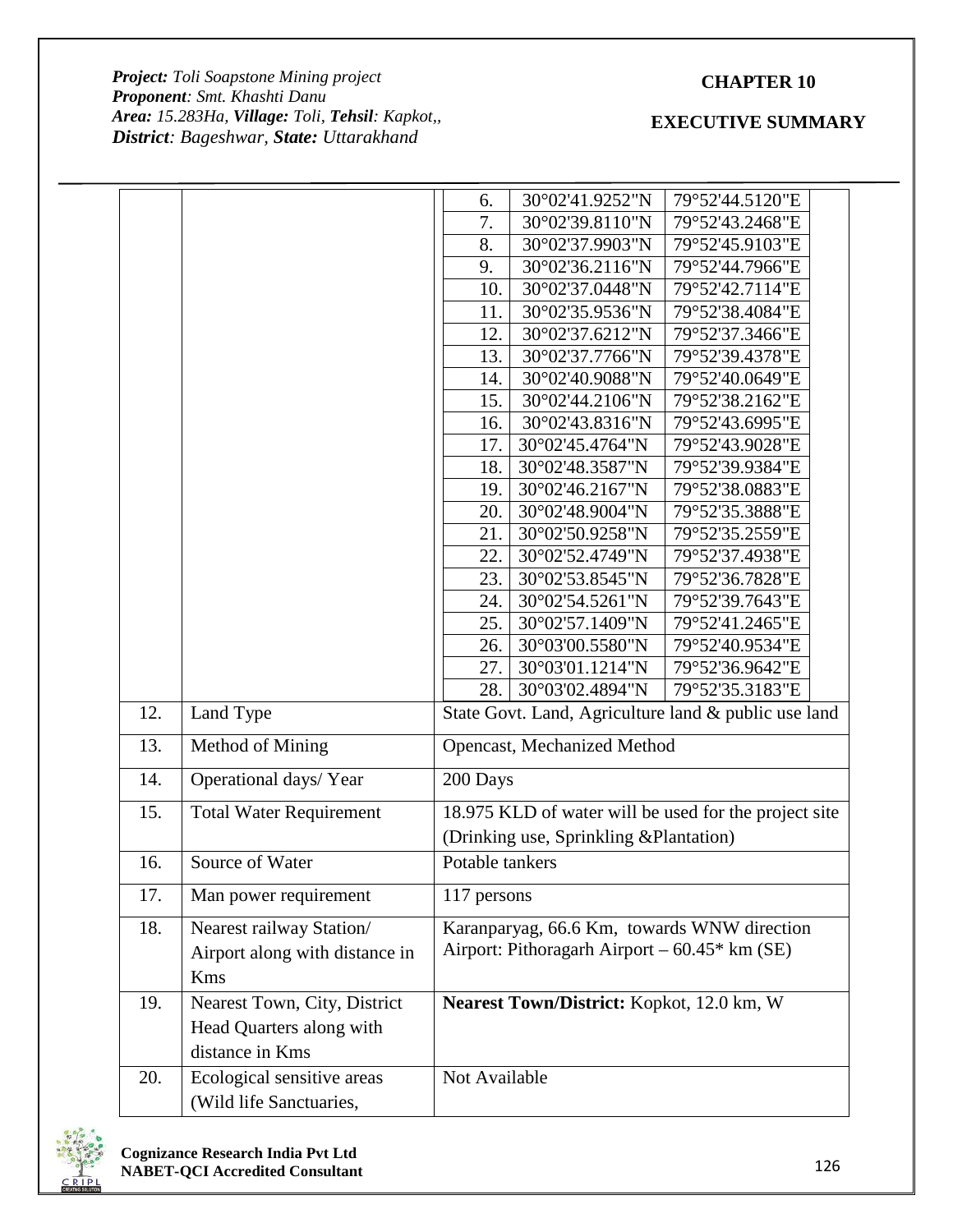# **CHAPTER 10**

|     | National Parks, Biosphere    |                                                                                                     |
|-----|------------------------------|-----------------------------------------------------------------------------------------------------|
|     | Reserves, etc.)              |                                                                                                     |
| 21. | <b>Historical Places</b>     | None                                                                                                |
| 22. | Financial & Social benefit   | This Project will provide employment to local<br>people directly and indirectly, which will improve |
|     |                              | their socio-economic status.                                                                        |
| 23. | <b>Proposed Project Cost</b> | Rs. 150 Lakhs                                                                                       |
| 24. | Proposed CER Cost            | Rs. 7.5 Lakhs                                                                                       |
| 25. | <b>EMP</b> Expenditure       | <b>Rs. 38.10 Lakhs</b>                                                                              |

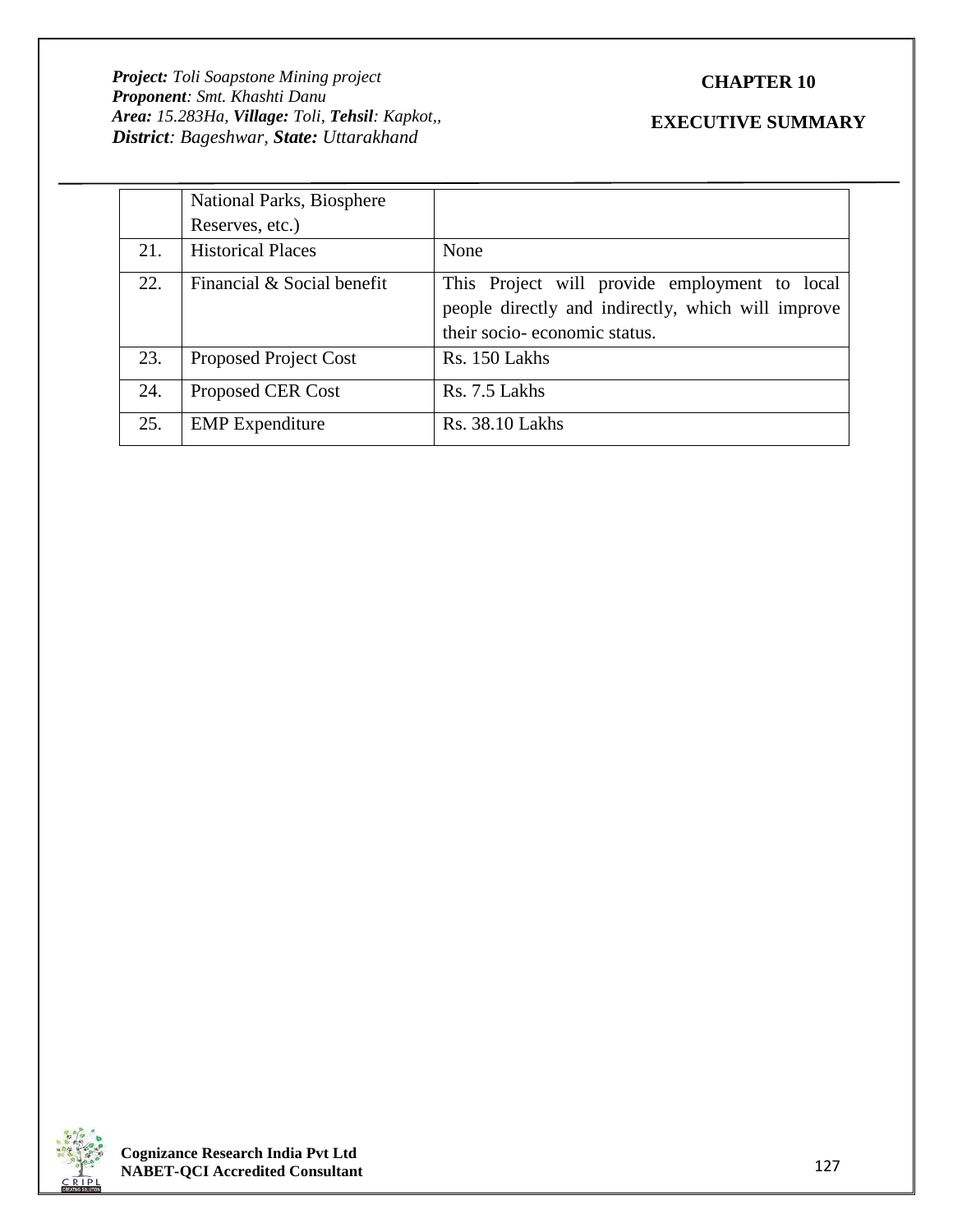# **CHAPTER 10**

# **EXECUTIVE SUMMARY**



# **LOCATION MAP**

**Figure: 1.1- Project Location**

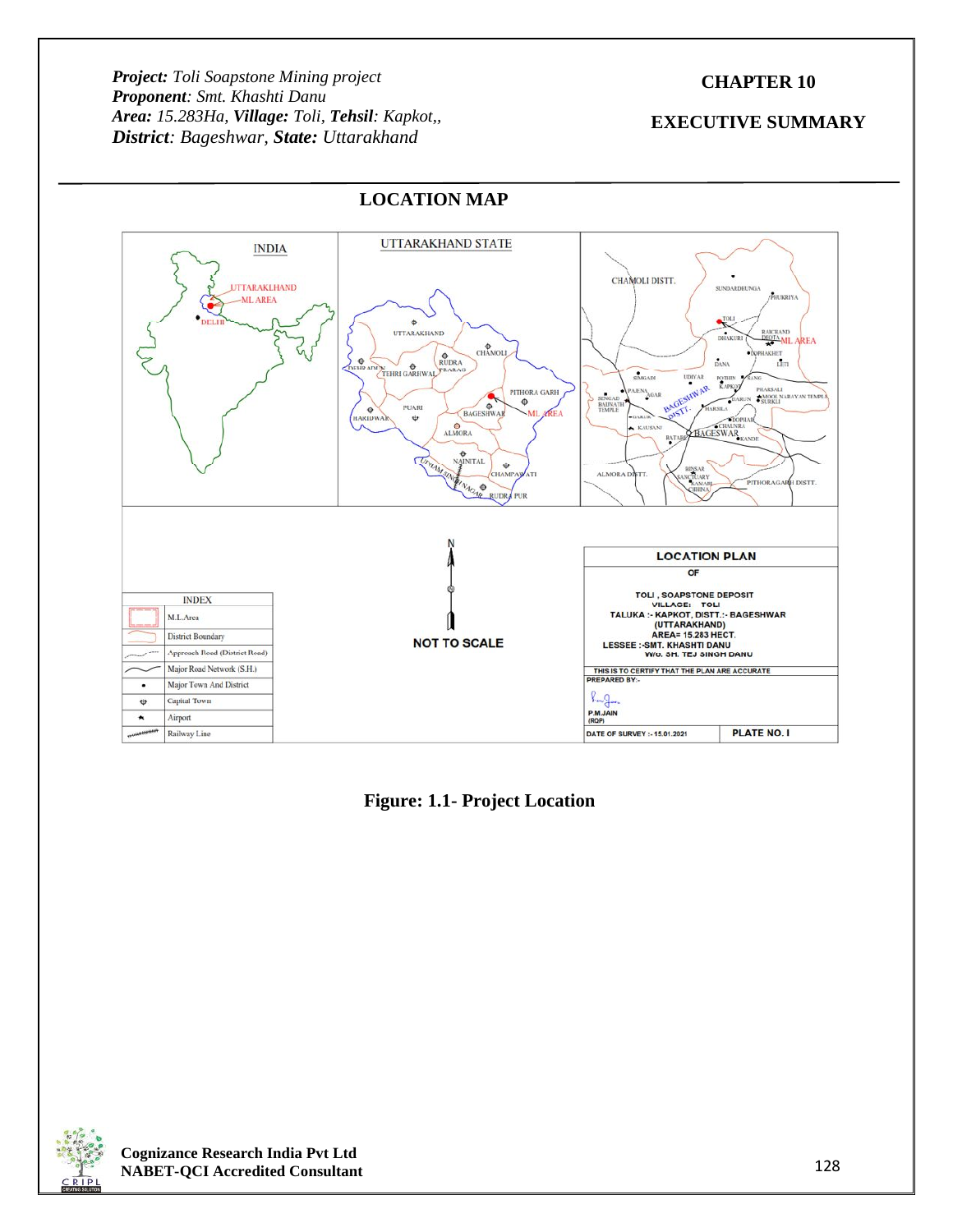# **CHAPTER 10**



**Figure-1.2 5.0 km Buffer Zone from the mine Location**

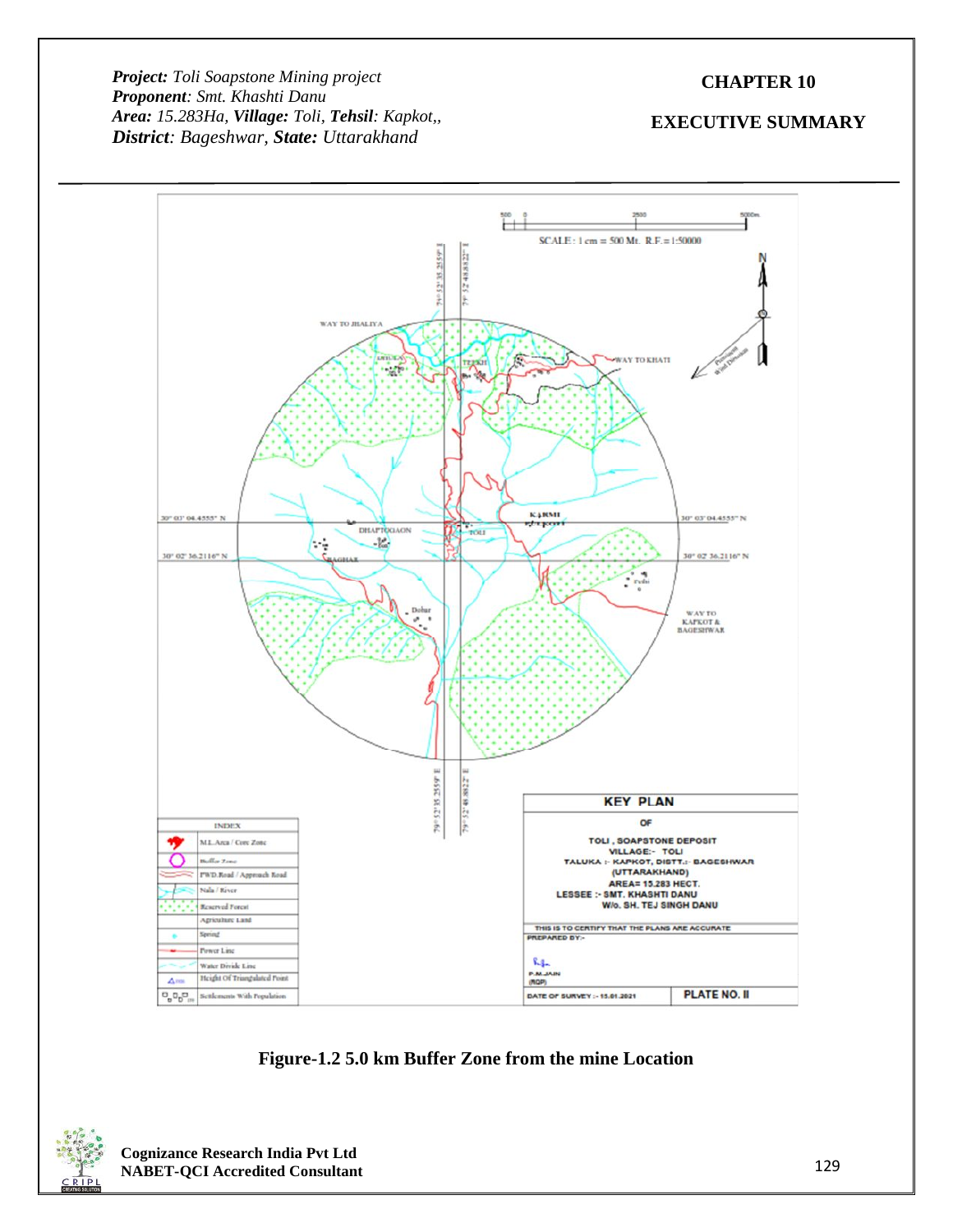# **CHAPTER 10**

# **EXECUTIVE SUMMARY**



# **Figure: 1.3 - 10km Buffer Map of Study Area 1.3 STATUS OF REGULATORY CLEARANCES OF THEPROJECT**

There is no National Park, Wildlife Sanctuary & National Monument, within core zone or 10 km radius of the ML area.

There is no legal issue against the project in the court of law.

# **MINE DEVELOPMENT AND PRODUCTION**

The mining will be done mechanized way in open cast method in quite a systematic manner by forming 3m high benches. However, there may be minor variation in the width and- height which the lessee will keep on mending. The top soil and interburden to be scrapped with the help of JCB machine, dozer, shovels, pickaxe, spade & crowbar and will be stacked separately in dump yard located near the working pit. The developmental working will be done by construction of road/track to different working benches, removal of top soil and interburden. The soil will be filled into the bags, loaded on mules and unload into stockyard.

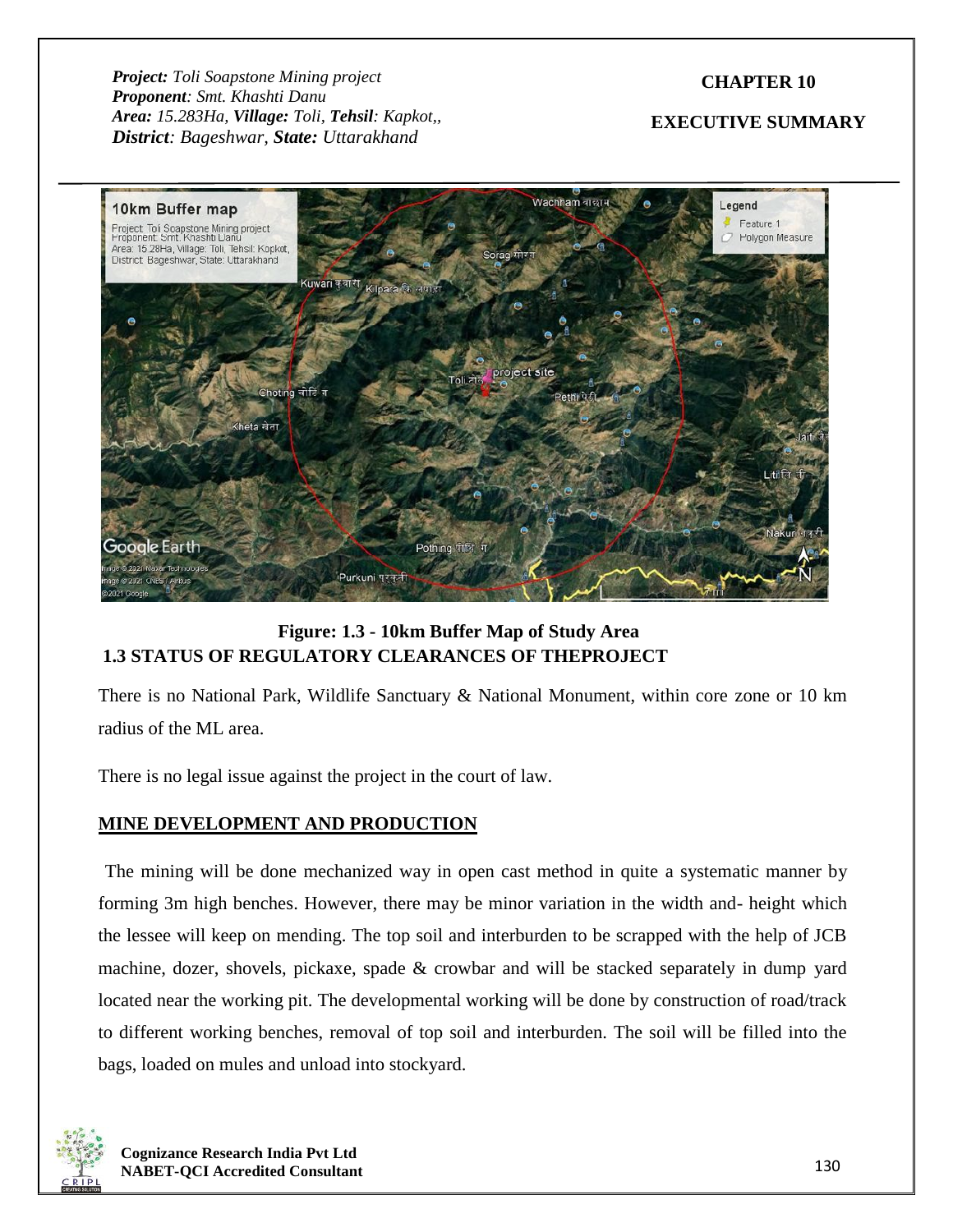# **CHAPTER 10**

#### **EXECUTIVE SUMMARY**

### **Method of Mining**

It will be opencast mechanized mine. An excavator shall be deployed for the removal of overburden. Mining shall be carried out in pits viz pit I. The height & width of benches shall be kept 3.0m & 3.0m with face slope  $70^{\circ}$ . The waste to be generated shall be dumped towards slope side of working pits & dumping shall be carried out in single terrace.

No further beneficiation will be required except breaking & sorting. The different grade of soapstone will be filled into 50 kg plastic bags & transported the too road side yard manually. From road side the soapstone bags will be loaded into trucks through manually and transported to market.

# **1.4 IMPACT ON LAND USE & RECLAMATION OF MINED OUT AREAS**

Opencast mining activities may alter the landscape of the lease area and also cause some disturbance to the surface features of the surrounding areas. Mining will be done after leaving 7.5 m safety barrier. Plantation will be developed in consultation with district administration/ local authority, wherever feasible.

#### **Proposal for reclamation of land affected by mining activities:**

The mining will commence from the higher levels and will advance towards lower levels. Intermittent backfilling will commence from the higher levels and subsequently advance towards the lower elevation so that terraced agriculture fields would undertake in such a manner that original land use will be restored i.e. before the onset of monsoon will be handed over to cultivators for cultivation. The final backfilling will be started once the ultimate benches are formed and pit reaches the optimum economic depth. All recovery of the mineral will be of the saleable grade.

Plantation will be raised in 7.5m barrier zone along the boundaries of the mining lease area by planting the native species around ML area, backfilled and reclaimed area, around water body, roads etc. in consultation with the local DFO/Agriculture department.

#### **1.5 LAND USE PATTERN**

Presently (pre-mining), the land covered under the mine lease area is non-forest land.

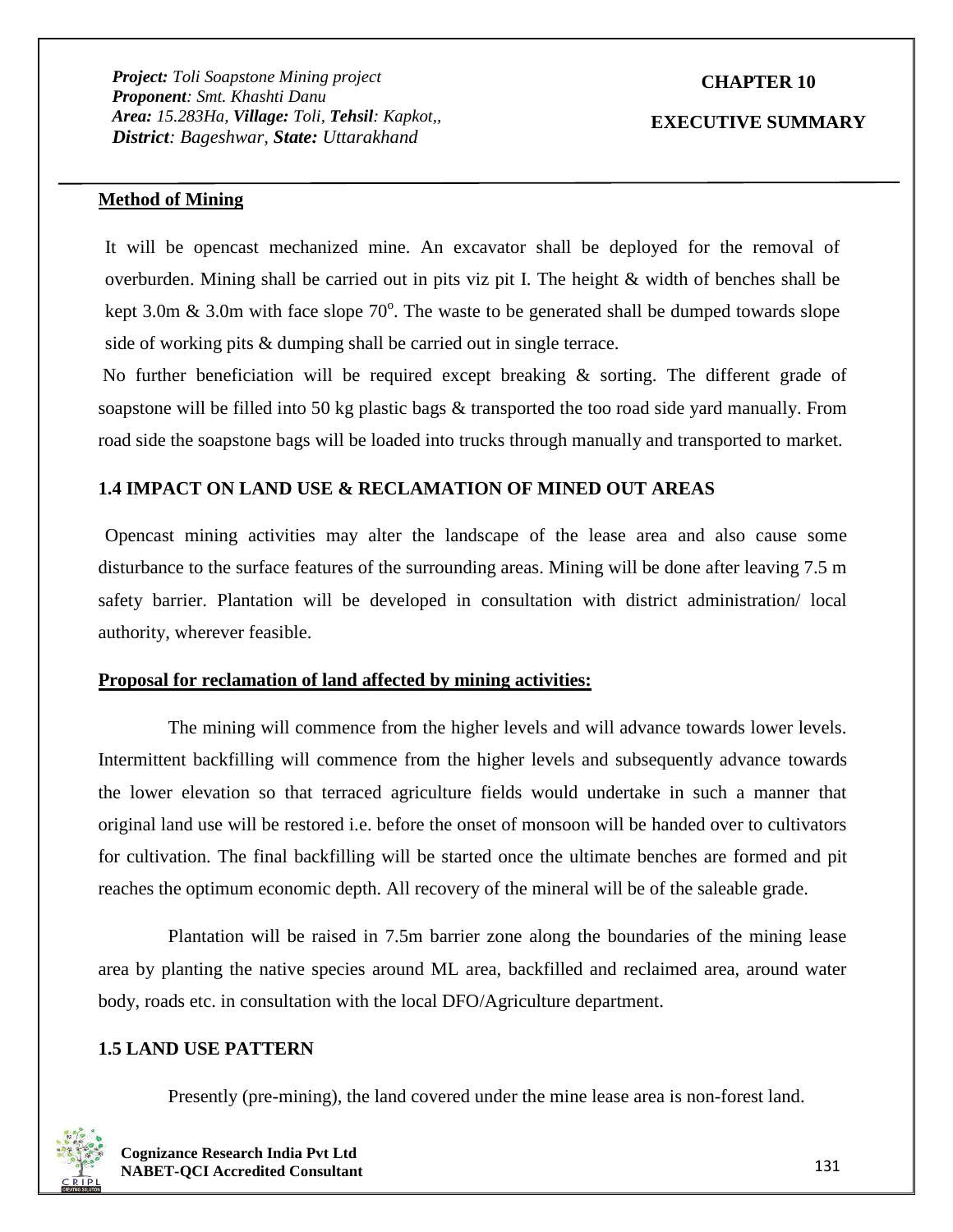# **CHAPTER 10**

*Project: Toli Soapstone Mining project Proponent: Smt. Khashti Danu Area: 15.283Ha, Village: Toli, Tehsil: Kapkot,, District: Bageshwar, State: Uttarakhand*

### **EXECUTIVE SUMMARY**

| Forest<br>Land      | Area       | <b>Type of Land</b>                                | Area   | Village,                                |
|---------------------|------------|----------------------------------------------------|--------|-----------------------------------------|
|                     | (ha)       | Land                                               | (ha)   | <b>Tehsil, District</b><br><b>State</b> |
| Forest<br>(specify) | <b>Nil</b> | (i) Waste Land                                     | Nil    | Village: Toli,<br>Tehsil: Kopkot,       |
| Area                |            | (ii) Grazing Land                                  | Nil    | District:                               |
| (ha)                |            | (iii) Agricultural<br>land                         | 13.535 | Bageshwar,<br>Uttrakhand                |
|                     |            | (v) State Govt. land                               | 1.246  |                                         |
|                     |            | (v) others (specify)<br><b>Public Utility Land</b> | 0.502  |                                         |
| <b>Total</b>        | <b>Nil</b> |                                                    | 15.283 |                                         |

# **1.6 BASELINE ENVIRONMENTAL STATUS**

Three soil samples were collected in and around the mine lease area to assess the present soil quality of the region. Physical characteristics of soil were characterized through specific parameters viz bulk density, porosity, water holding capacity, pH, electrical conductivity and texture. Soil pH plays an important role in the availability of nutrients. Soil microbial activity as well as solubility of metal ions is also dependent on pH. In the study area, variations in the pH of the soil were found to be slightly basic (7.15 to 7.48). Electrical conductivity (EC) is a measure of the soluble salts and ionic activity in the soil. In the collected soil samples the conductivity ranged from 264- 298µmhos/cm.

The soils with low bulk density have favorable physical condition where as those with high bulk density exhibit poor physical conditions for agriculture crops.

Based on the results, it is evident that the soils are not contaminated by any polluting sources.

## **Meteorology**

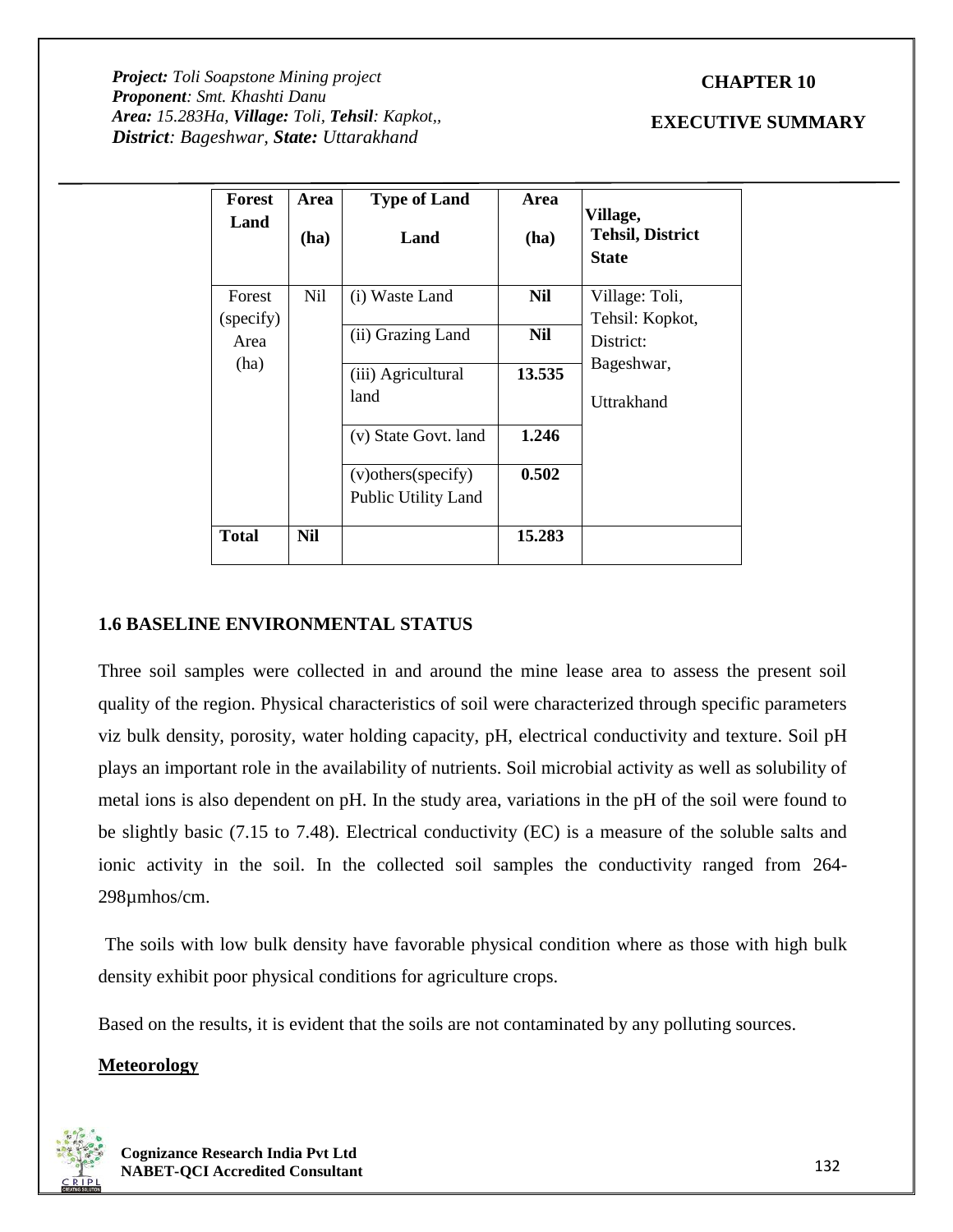## **CHAPTER 10**

#### **EXECUTIVE SUMMARY**

Meteorological data at the site was monitored during 1st March 2021 to 31th May 2021 representing pre- monsoon season.

# **Ambient Air Quality**

Ambient Air Quality Monitoring (AAQM) has been carried out at five locations during pre-monsoon season from March to May 2021. The minimum and maximum level of PM10 recorded within the study area was in the range of  $63.21 \mu g/m^3$  to  $87.26 \mu g/m^3$  with the 98th percentile 86.16 $\mu$ g/m<sup>3</sup>. The minimum and maximum level of PM2.5 recorded within the study area was in the range of 23.38 $\mu$ g/m3 to 38.53 $\mu$ g/m3 with the 98th percentile 38.51  $\mu$ g/m<sup>3</sup>. The minimum and maximum concentration of SO2 recorded within the study area was 5.4 /m<sup>3</sup>to 9.6µg/m<sup>3</sup> with the 98th percentile 9.65 $\mu$ g/m<sup>3</sup>. The minimum and maximum level of NO2 recorded within the study area was in the range of was  $14.3\mu$ g/m<sup>3</sup> to  $21.7\mu$ g/m<sup>3</sup> with the 98th percentile  $21.33 \mu$ g/m<sup>3</sup>. The results thus obtained indicate that the concentrations of PM10, PM2.5, SO2 and NO2 in the Ambient Air are well within the National Ambient Air Quality (NAAQ) standards for Industrial, Residential, Rural and other areas.

# **Water Quality**

The water quality in the impact zone was assessed through physico-chemical and Microbiological analysis of ground water samples. The results have been compared with the drinking water quality standards specified in IS: 10500. It was observed that all the physico chemical parameters and heavy metals from ground water samples are below stipulated limits for drinking water standards.

 $\Box$  The pH limit fixed for drinking water samples as per IS-10500 Standards is 6.5 to 8.5 beyond this range the water will affect the mucus membrane or water supply system. During the study period, the pH was varying for ground waters from 7.23to7.32and the surface waters are 7.64to7.72. The pH values for all the samples collected in the study area during study period were found to be within the limits.

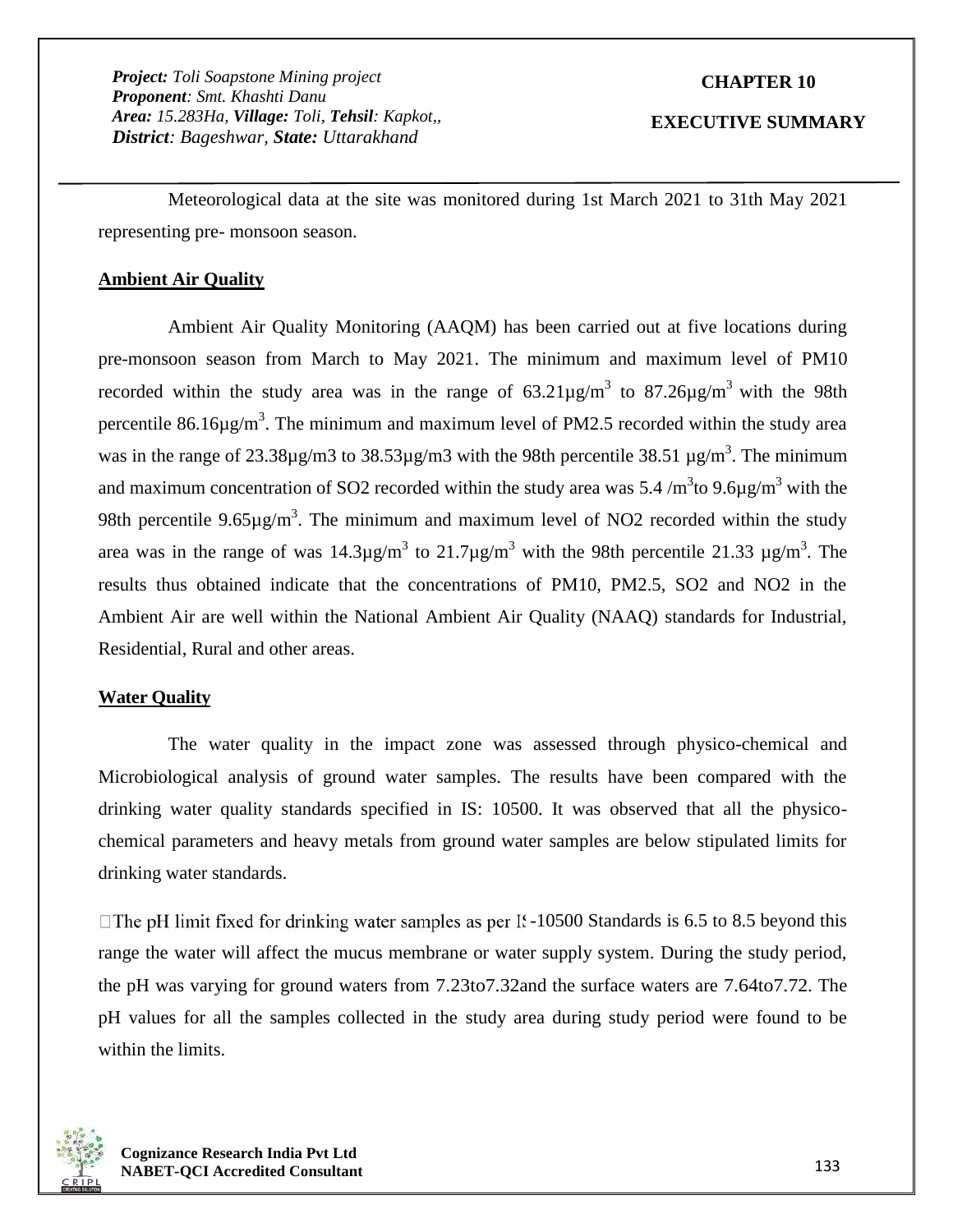# **CHAPTER 10**

#### **EXECUTIVE SUMMARY**

 $\Box$ The desirable limit for total dissolved solids as per  $\Box$  -10500 Standards is 500 mg/l whereas the permissible limits in absence of alternate source is 2000 mg/l, beyond this palatability decreases and may cause gastro intestinal irritation. In ground water samples collected from the study area, the total dissolved solids are varying from 263 mg/l to 275 mg/l l. The TDS of the samples were above the desirable limit but within the permissible limit of 2000 mg/l.

 $\Box$ The desirable limit for chlorides is 250 mg/l as per I -10500 Standards whereas, permissible limit of the same is 1000 mg/l beyond this limit taste, corrosion and palatability are affected. The chloride level in the surface water samples collected in the study area were ranging from 13 mg/l to a maximum of19 mg/l, in ground water samples19mg/lto23mg/l. The chloride samples are within the desirable limits.

 $\Box$  The desirable limit as per I -10500 Standards for hardness is 200 mg/l whereas the permissible limit for the same is 600 mg/l beyond this limit encrustation in water supply structure and adverse effects on domestic use will be observed. In the ground water samples collected from the study area, the hardness is varying from 172.8mg/l to 182mg/l.

 $\Box$  Fluoride is the other important parameter, which has the desirable limit of 1 mg/l and permissibl limit of 1.5 mg/l. however the optimum content of fluoride in the drinking water is 0.6 to 1.5 mg/l. If fluoride content is less than 0.6 mg/l it causes dental carries, above 1.5 mg/l causes flurosis. In the ground water samples of study area the fluoride value were in the range of 0.2 mg/l to 0.6 mg/l. In surface water 0.37 mg/l to 0.44 mg/l.

Overall all the samples collected from the study area were found to be fit for consumption, Most of ground water samples are well within the permissible limits, as per IS-10500. Most of the heavy metals in all samples are below detectable limits.

## **Noise Levels**

The noise level monitoring results of March, 2021 to May, 2021 are presented in Table 3.5. The ambient noise level in study area during the day time varies from 45.87 to 40.23 dB(A)

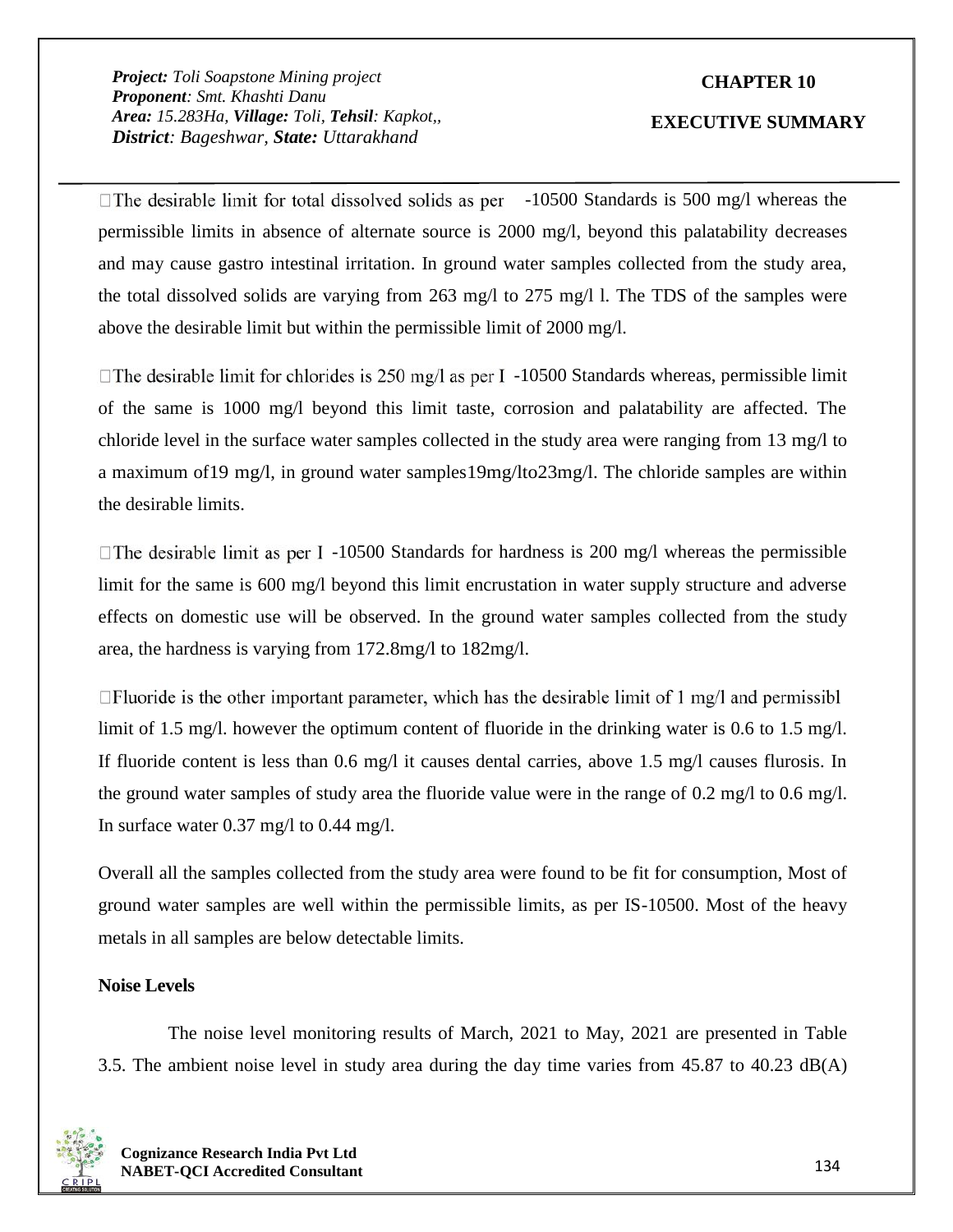# **CHAPTER 10**

## **EXECUTIVE SUMMARY**

during day time and 41.27 to 36.15 dB(A)during night which is within the specified limits of CPCB.

## **Ecological Environment**

There are no wildlife sanctuaries and National Parks within the study area of 10-km radius.

# **1.7 ANTICIPATED ENVIRONMENTAL IMPACTS**

# **Impact on Air Quality**

Soapstone mine where PM10 and PM2.5 will be the main pollutants generated in mining activities. The emissions of Sulphur dioxide (SO2), Nitrogen Oxide (NO2) contributed by diesel operated equipment and vehicles movement were considered marginal as branded make and vehicles with PUC certificate will be operated only. Fugitive dust and particulates are major pollutants occurred in the mining activities. Fugitive emissions will be settled by 70- 80% by use of multiple water sprinklers. Prediction of impacts on air environment will be made with proposed production and net increase in PM10 and PM2.5 emissions at the proposed site and at the 10 km radius of study area due to mining activities.

Air pollution sources in the operating mine was classified into two categories

i. Loading and unloading of mineral and OB, IB

ii. Transportation on the haul road

## **Impact on Water Resources Surface Water Resources**

The topography of the area will not be largely changed in view of the proposed concurrent reclamation. During the mining activity period, there is a possibility of mixing of freshly disturbed material with the rain water. To take care of such happenings, retaining walls have been provided along the backfilled pits and along the soil and interburden dumps.

# **Groundwater Resources**

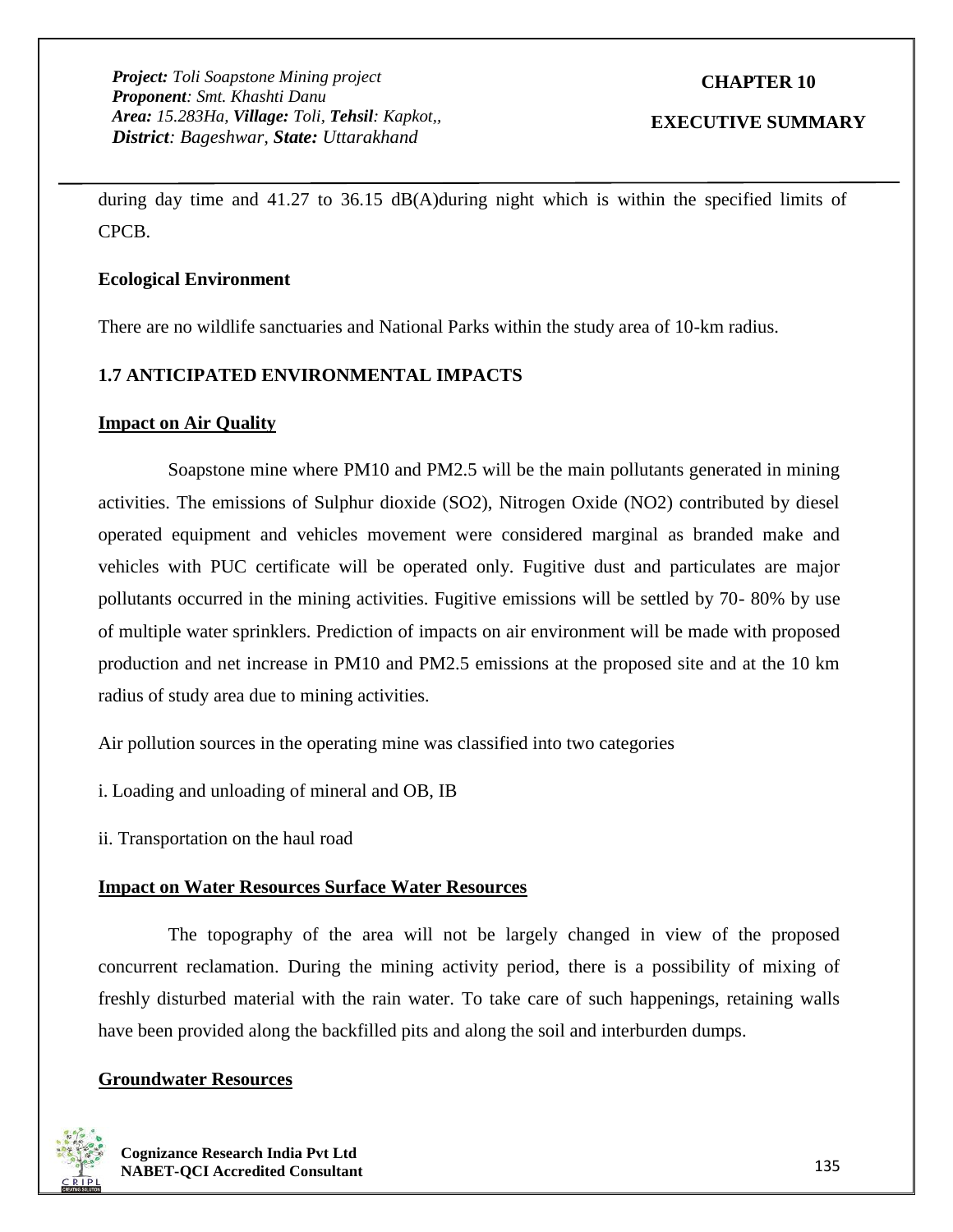# **CHAPTER 10**

#### **EXECUTIVE SUMMARY**

The water table in hills is usually very deep and does not have any relevance with mining activities. However, concurrent restoration to original topography will not be disturbing the percolating water.

## **Impact on Water Quality**

The impact on water quality will be confined to increased suspended solids during rain. The dumps will be secured with toe walls and rainy water will not carry significant suspended material.

#### **Impact on Noise Levels and Ground Vibrations**

With the mining operations, due to the deployment of machinery, operation for mine development, excavation and transportation of soapstone, it is imperative that noise levels would increase. It is also observed that these incremental noise levels will not significantly affect the existing ambient noise levels.

## **Impact on Soil**

The environmental impacts of the mining activities on topsoil are based on the quantity of removal of topsoil and its dumping. In the present project as it is proposed to temporarily store the topsoil and use it for plantation schemes, no impact of dozing of topsoil is envisaged.

The soil erosion from overburden and interburden dumps is not envisaged in the present project, as sufficient measures as detailed in the EMP would be undertaken.

#### **Impact on Flora and Fauna**

There is no forest area in the core zone area of the lease. As the mining activity is restricted to core zone, no significant impact on the flora of the buffer zone due to the proposed mining of Soapstone is anticipated.

The incremental dust generations due to the mining operations, at the boundary of the mine lease are insignificant and it is also expected that with the adoption of mitigatory measures as

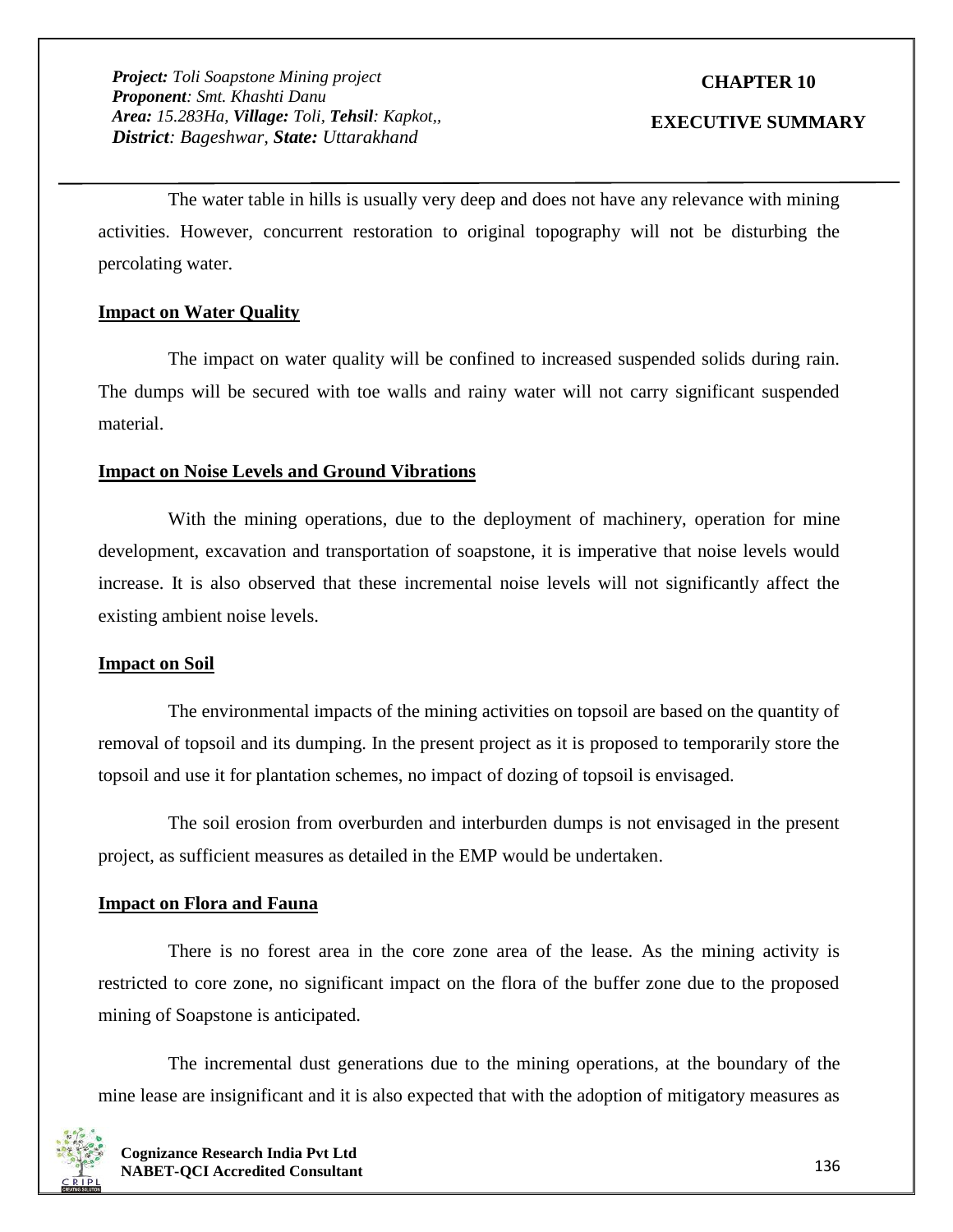# **CHAPTER 10**

#### **EXECUTIVE SUMMARY**

suggested in EMP, the impact due to operation of the mine will be minimal on the terrestrial ecosystem and also on the adjacent forest area.

The impact on the fauna of the buffer zone due to the mining activity will be marginal. The proposed progressive plantation over a period of time will reduce the impact, if any, on the fauna.

## **Impact on Land Use Pattern**

The proposed opencast mine will result in change the land use pattern of the ML area. The land degradation is expected during mining activities like excavation, overburden dumping, soil extraction etc. Land requirement for the project has been assessed considering functional needs.

## **Impact on Socio - Economic Aspects**

The mine area does not cover any habitation. Hence the mining activity does not involve any displacement of human settlement. No public buildings, places, monuments etc exist within the lease area or in the vicinity. The mining operation will not disturb/ relocate any village or need resettlement. Thus no adverse impact is anticipated.

The impact of mining activity in the area is positive on the socio-economic environment of the region. The proposed Soapstone Mine will be providing employment to local population and it will be give preference to the local people whenever there is requirement of man power

## **1.8 ENVIRONMENTAL MANAGEMENT PLAN**

The summary of environmental mitigation measures are given in below table

## **Table 1.3: Proposed Environmental Mitigation Measures**

| <b>Impact Predicted</b> |      |        | <b>Suggestive measure</b> |                                                            |  |
|-------------------------|------|--------|---------------------------|------------------------------------------------------------|--|
| Disturbance             | - of | tree I |                           | Awareness camps will be conducted for labours to make them |  |

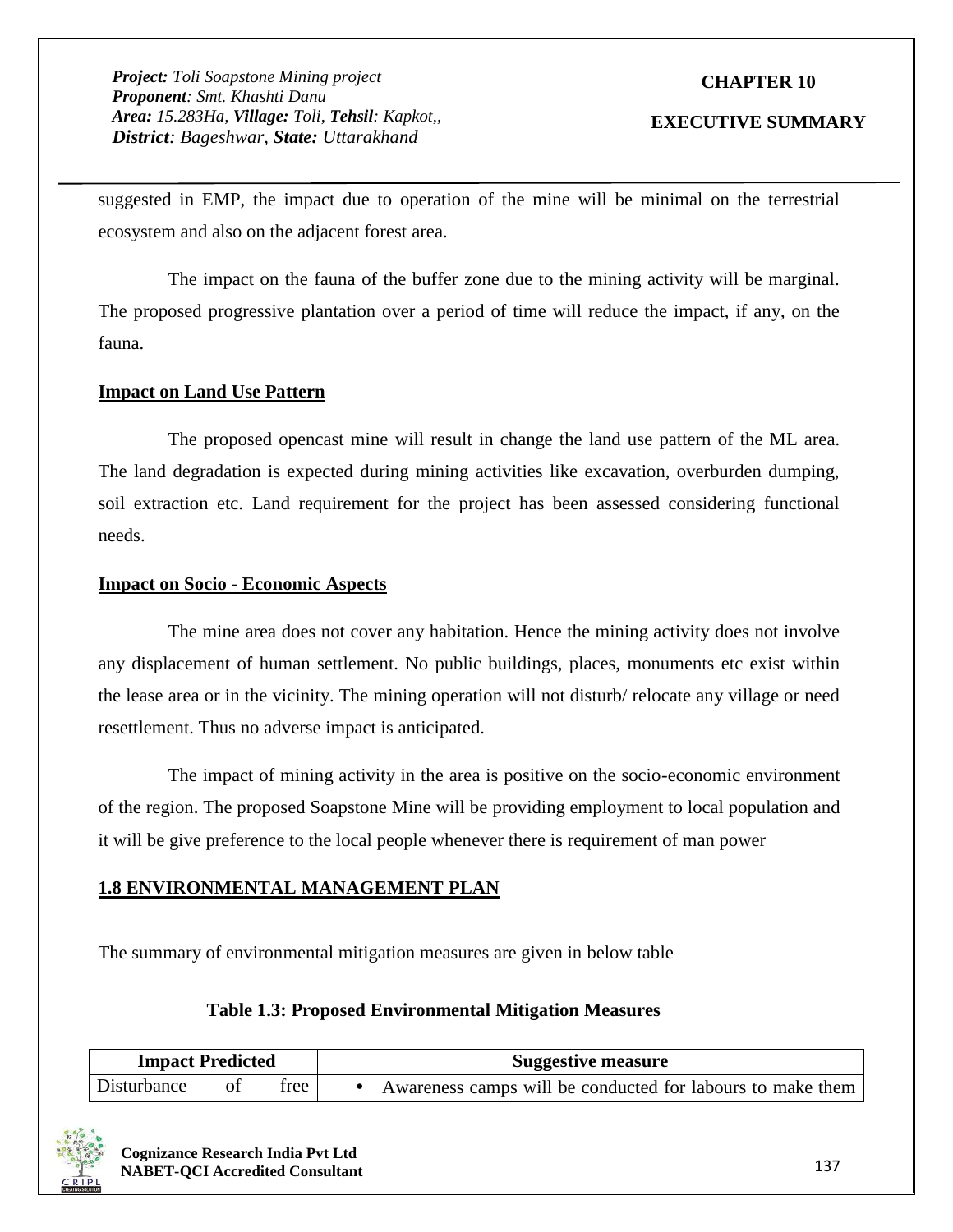# **CHAPTER 10**

## **EXECUTIVE SUMMARY**

| movement/living of wild<br>fauna | aware about sensitivity/importance of forest life.<br>No tract or new road for movement of labours or vehicles be<br>laid in reserve forest area, this will prevent forest<br>fragmentation, encroachment and human – animal encounter<br>Care will be taken that noise produced during vehicles<br>movement for carrying materials are within the permissible<br>noise level. Higher noise level in the forest area will lead to<br>restless and failure in detection of calls of mates and young |
|----------------------------------|----------------------------------------------------------------------------------------------------------------------------------------------------------------------------------------------------------------------------------------------------------------------------------------------------------------------------------------------------------------------------------------------------------------------------------------------------------------------------------------------------|
|                                  | ones<br>Care will be taken that no hunting of animals carried out by<br>labours.<br>If wild animals are noticed crossing the core zone, it will not<br>be disturbed at all.<br>Labours will not be allowed to discards food, plastic etc.,<br>which can attract animals near the core site.                                                                                                                                                                                                        |
|                                  | Only low polluting vehicle will be allowed for carrying ore<br>materials. All vehicles allowed in the project site area will<br>have to provide pollution under control certificate at the end of<br>three months.<br>No honk will be allowed in the forest area, noise level will be<br>within permissible limit (silent zone-50dB during day time) as                                                                                                                                            |
|                                  | per noise pollution (regulation and control) rules, 2000, CPCB<br>norms.                                                                                                                                                                                                                                                                                                                                                                                                                           |
| Harvesting of forest flora       | No tree cutting, chopping, lumbering, uprooting of shrubs and<br>herbs should be allowed.<br>No pilling of ore material should in the reserve forest area.<br>Collections of economically important plants will be fully<br>restricted.                                                                                                                                                                                                                                                            |

# **1.9ANALYSIS OF ALTERNATIVES**

The Soapstone has been identified based on the result of geological investigations and exploration carried out by the Geological Survey of India (GSI). The mining projects are site specific as such alternate sites were not considered.

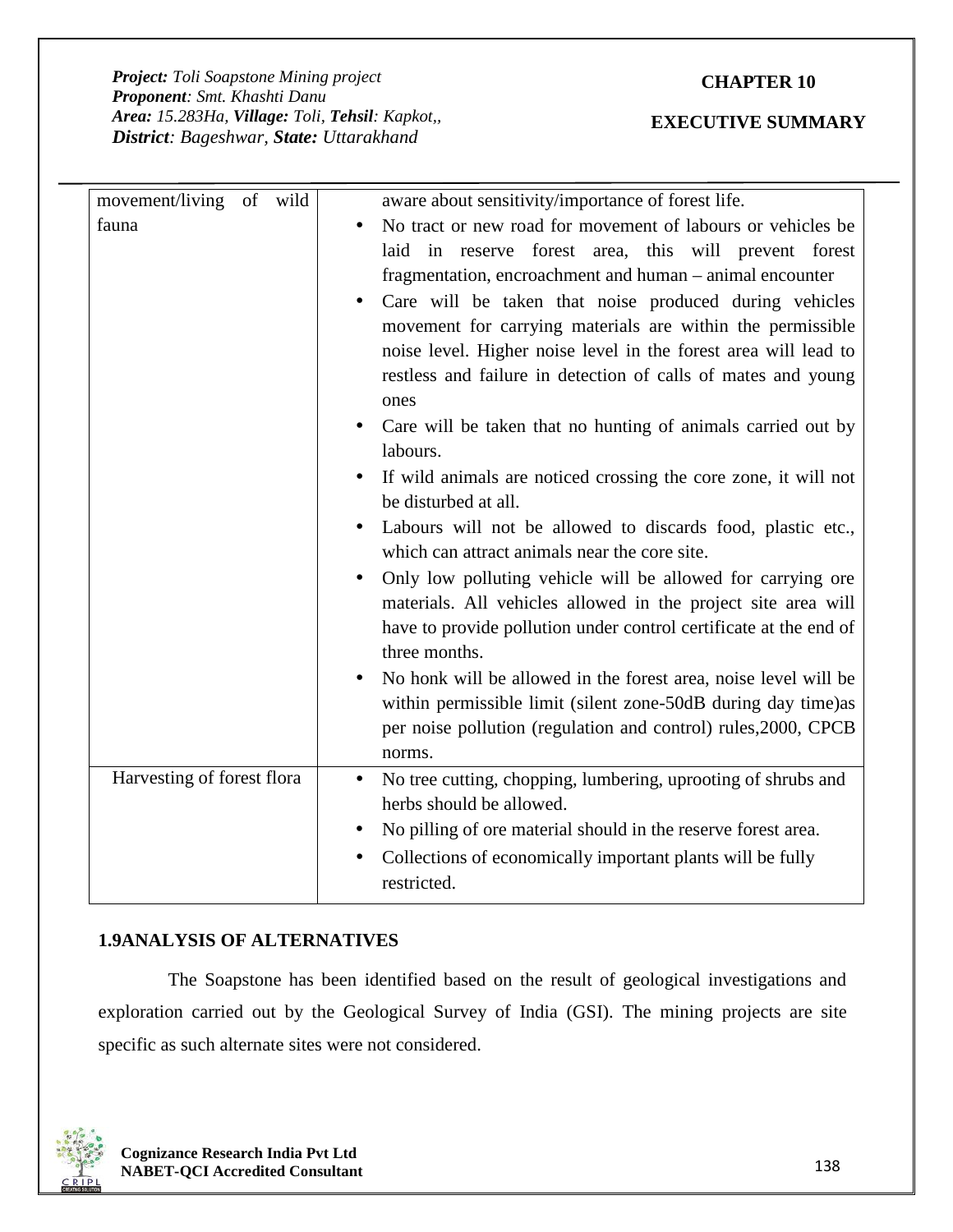# **CHAPTER 10**

# **EXECUTIVE SUMMARY**

The mine is operated by opencast mechanized method of mining. No other alternative technologies can be used because of the hard nature of the ore. Proposed mine is using eco-friendly measures to minimize the impact of mining on the surrounding environment.

# **1.10 ENVIRONMENTAL MONITORING PROGRAM**

| <b>Attributes</b>           | <b>Measurement</b><br><b>Sampling</b><br><b>Test Procedure</b> |             |                     |                         |
|-----------------------------|----------------------------------------------------------------|-------------|---------------------|-------------------------|
|                             | <b>Network</b>                                                 | Frequency   | <b>Method</b>       |                         |
| <b>A. Air Environment</b>   |                                                                |             |                     |                         |
| <b>Pollutants</b>           | 5 locations in                                                 | Once in a   | Gravimetric         |                         |
| PM2.5                       | the<br>project                                                 | season.     | method              |                         |
| $PM_{10}$                   | impact<br>area                                                 |             | Gravimetric         | $\overline{a}$          |
|                             | (Minimum<br>$\overline{2}$                                     |             | method              |                         |
| SO <sub>2</sub>             | Locations<br>in                                                |             | <b>EPA</b> Modified | Absorption in           |
|                             | upwind<br>side,                                                |             | West & Geake        | Potassium Tetra         |
|                             | 3<br>sites<br>in                                               |             | method              | Chloromercurate         |
|                             | Downwind                                                       |             |                     | followed by             |
|                             | side / impact                                                  |             |                     | Colorimetric estimation |
|                             | zone and 1 in                                                  |             |                     | using P-Rosaniline      |
|                             | core zone)                                                     |             |                     | hydrochloride and       |
|                             |                                                                |             |                     | Formaldehyde (IS:       |
|                             |                                                                |             |                     | 5182 Part - II).        |
| NO <sub>2</sub>             |                                                                |             | Arsenite            | Absorption in dil.      |
|                             |                                                                |             | modified            | NaOH and then           |
|                             |                                                                |             | Jacob               | estimated               |
|                             |                                                                |             | Hochheiser          | colorimetrically with   |
|                             |                                                                |             |                     | sulphanilamide and N    |
|                             |                                                                |             |                     | (I-Nepthyle) Ethylene   |
|                             |                                                                |             |                     | diamine                 |
|                             |                                                                |             |                     | Dihydrochloride and     |
|                             |                                                                |             |                     | HydrogenPeroxide        |
|                             |                                                                |             |                     | (CPCB Method).          |
| <b>B. Water Environment</b> |                                                                |             |                     |                         |
| pH, Turbidity,              | Set of grab                                                    | Diurnal and | As per IS           | Samples for water       |
| Colour, Odour,              | samples during                                                 | Season wise | 10500               | quality should be       |
| Taste, TDS, Total           | pre and post-                                                  |             |                     | collected and analyzed  |

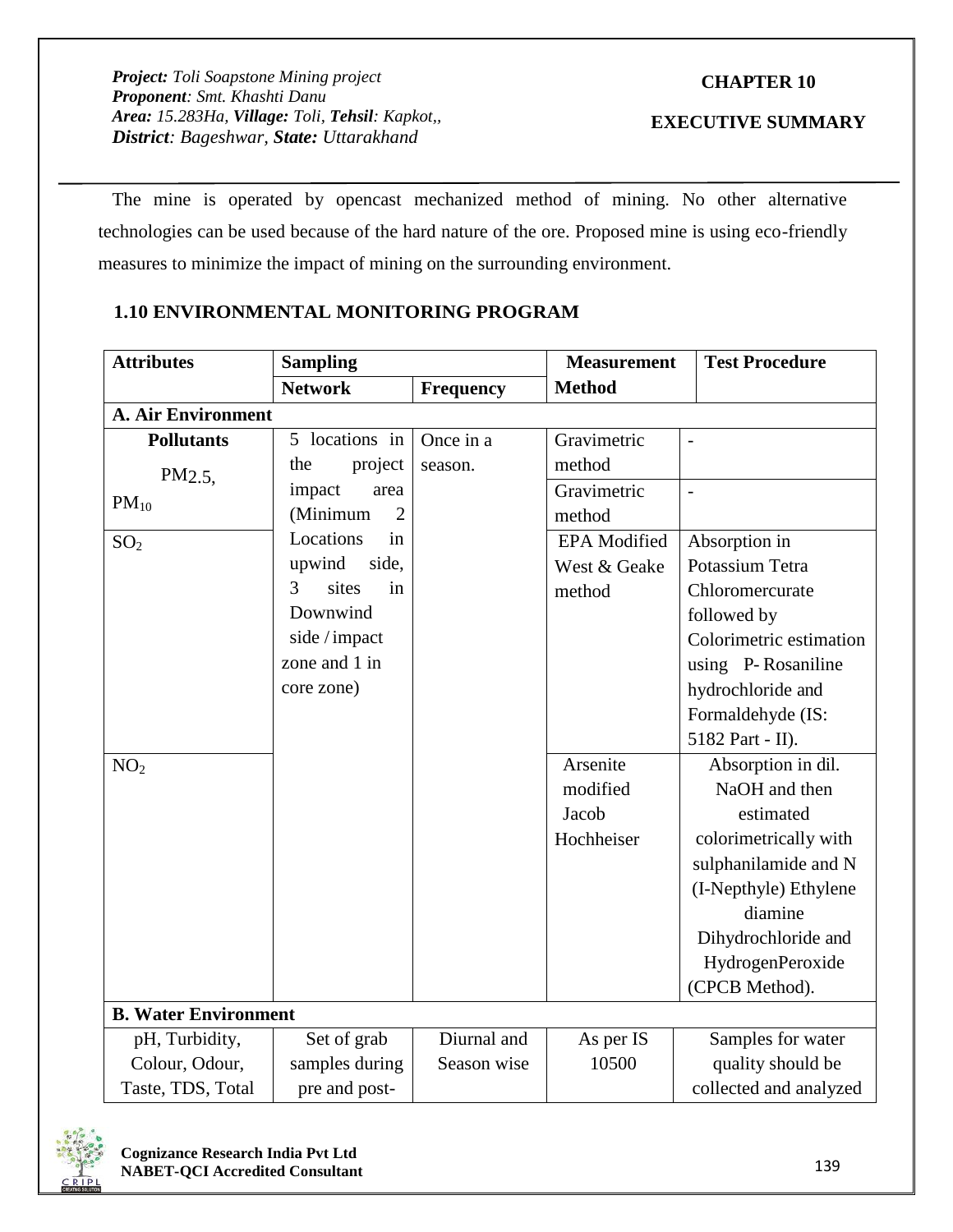# **CHAPTER 10**

| Hardness,          | monsoon for      |                         |             | as per : $IS : 2488$ (Part |
|--------------------|------------------|-------------------------|-------------|----------------------------|
| Calcium            | ground and       |                         |             | 1-5) methods for           |
| hardness,          | surface Water    |                         |             | sampling and testing of    |
| Magnesium          | in the vicinity. |                         |             | Industrial effluents       |
| hardness,          |                  |                         |             | Standard methods for       |
| Chloride,          |                  |                         |             | examination of water       |
| Fluoride,          |                  |                         |             | and wastewater analysis    |
| Sulphate,          |                  |                         |             | published by American      |
| Nitrates,          |                  |                         |             | <b>Public Health</b>       |
| Alkalinity, Iron,  |                  |                         |             | Association.               |
| Copper,            |                  |                         |             |                            |
| Manganese,         |                  |                         |             |                            |
| Mercury,           |                  |                         |             |                            |
| Cadmium,           |                  |                         |             |                            |
| Selenium,          |                  |                         |             |                            |
| Arsenic, Cyanide,  |                  |                         |             |                            |
| Lead,              |                  |                         |             |                            |
| Zinc,              |                  |                         |             |                            |
| Chromium,          |                  |                         |             |                            |
| Aluminum,          |                  |                         |             |                            |
| Boron,             |                  |                         |             |                            |
| Phenolic           |                  |                         |             |                            |
| Compounds          |                  |                         |             |                            |
|                    |                  | C. Noise                |             |                            |
| Noise levels at    | Mine Boundary    | Quarterly<br>$\sqrt{2}$ | As per CPCB | As<br>per                  |
| Day & night time - | , High noise     | Half                    | norms       | <b>CPCB</b>                |
| Leq $dB(A)$        | generating areas | yearly                  |             | norms                      |
|                    | within           |                         |             |                            |
|                    | the lease        |                         |             |                            |
|                    |                  | D. Soil                 |             |                            |
| <b>Bulk</b><br>pH, | 3 locations      | Yearly/half             | As per      | As<br>per                  |
| Density, Soil      | in the project   | yearly                  | <b>USDA</b> | <b>USDA</b>                |
| texture,           | impact area      |                         | Method      | Method                     |
| Nitrogen,          |                  |                         |             |                            |
| Available          |                  |                         |             |                            |
| Phosphorus,        |                  |                         |             |                            |

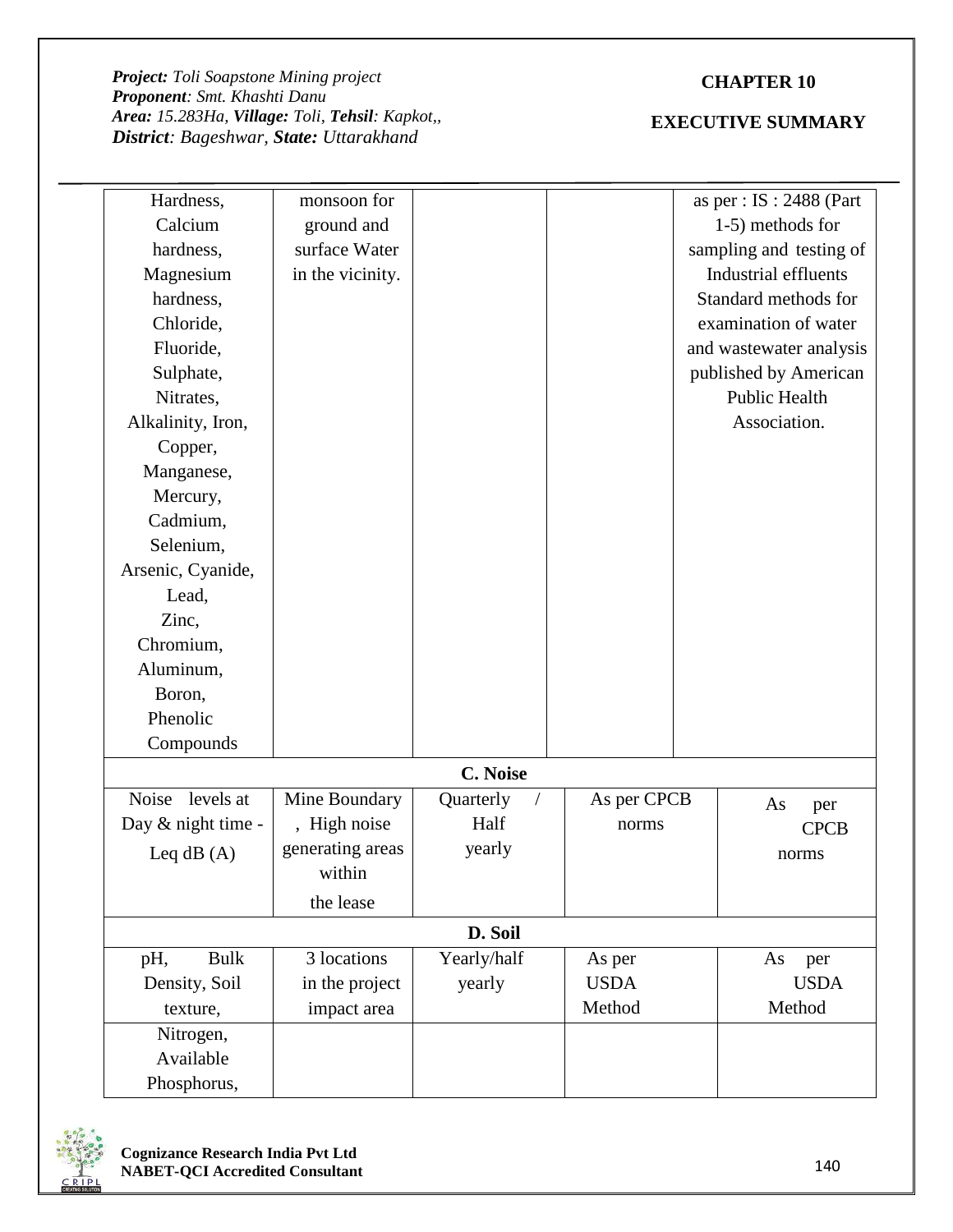# **CHAPTER 10**

# **EXECUTIVE SUMMARY**

| Potassium,<br>Calcium, |                 |                  |         |                      |  |
|------------------------|-----------------|------------------|---------|----------------------|--|
| Magnesium,             |                 |                  |         |                      |  |
| Sodium, Electrical     |                 |                  |         |                      |  |
| Conductivity,          |                 |                  |         |                      |  |
| Organic Matter,        |                 |                  |         |                      |  |
| Chloride               |                 |                  |         |                      |  |
|                        |                 | E. Socioeconomic |         |                      |  |
| Demographic            | Socioeconomic   | for<br>Minimum   | Primary | Secondary<br>data    |  |
| structure              | survey is based | two phases of    |         | from census          |  |
| Infrastructure         | $\alpha$        | the project      |         | records, statistical |  |
| resource base          | proportionate,  |                  |         | hard books, topo     |  |
| Economic               | stratified and  |                  |         | sheets, health       |  |
| resource base          | random          |                  |         | Records<br>and       |  |
| Health status:         | sampling        |                  |         | relevant official    |  |
| Morbidity              | method          |                  |         | records available    |  |
| pattern Cultural       |                 |                  |         | withGovt.            |  |
| and Aesthetic          |                 |                  |         | Agencies             |  |
| attributes             |                 |                  |         |                      |  |
| Education              |                 |                  |         |                      |  |

# **1.10 COST ESTIMATES**

The details of the cost to for the Environmental Management plan for 5 years, the budget for Corporate Environmental Responsibility (CER) and year wise allocation of funds for the various activities proposed to be taken up under CER programme has been given in below **Table No – 10.4**

CER plan is given below:

- $\triangleright$  Total Cost of the Project = Rs.150 Lakhs
- $\triangleright$  Yearly CER cost for the project, i.e. 5% of the total project cost

**Rs. 150 Lakhs x 0.05 = Rs. (7.5 Lakhs)**

**This is the proposed cost CER Plan, Activities and actual cost will be finalized as per the Actual need of the area.**

**(ON THE BASIS OF NEED BASE ASSESSMENT SURVEY)**

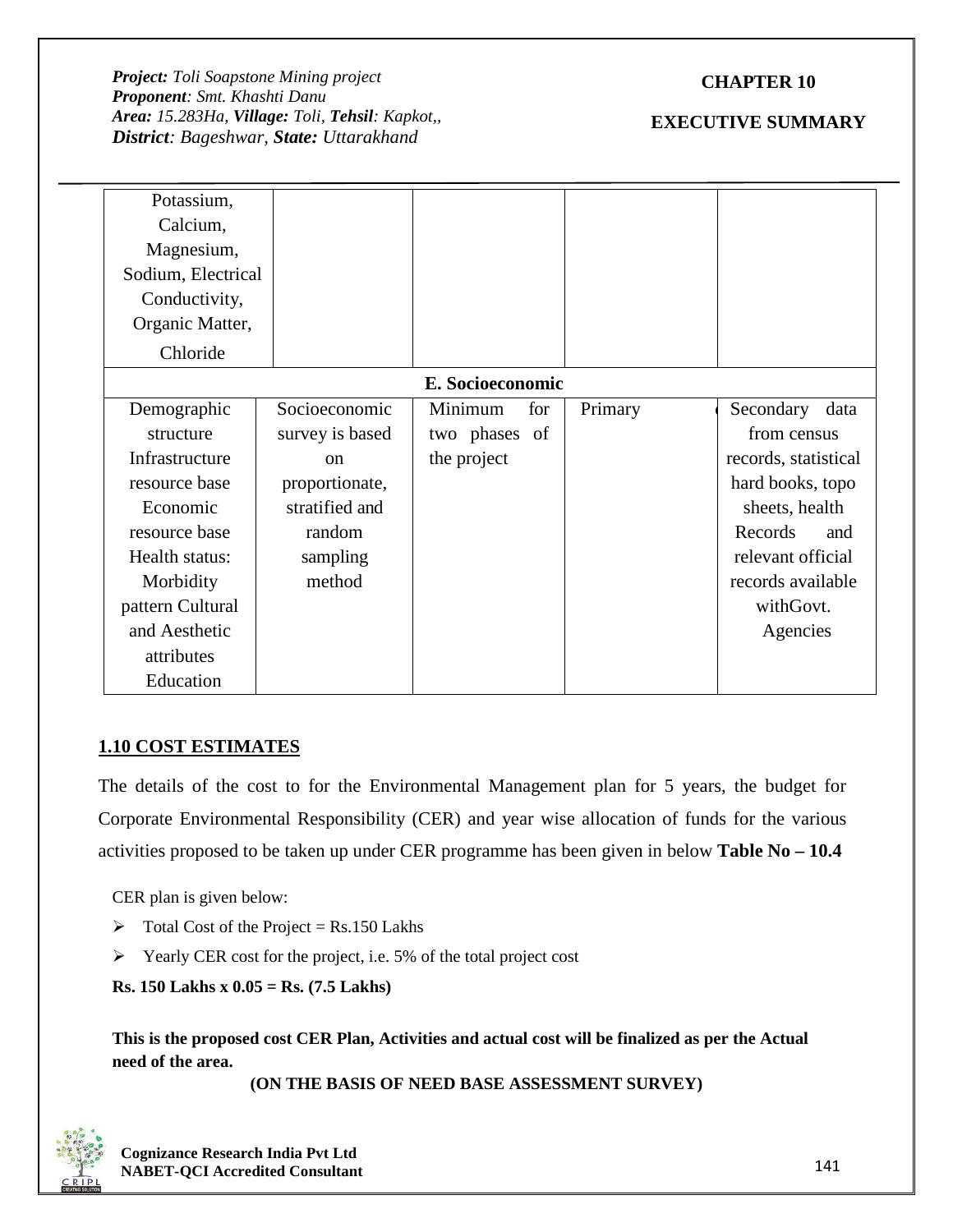# **CHAPTER 10**

# **EXECUTIVE SUMMARY**

| S. No. | <b>Activity</b>                                          | Cost per Unit (Rs) | Quantity | Total (Rs.) |
|--------|----------------------------------------------------------|--------------------|----------|-------------|
| 1.     | Installation of Hand pump<br>for nearby Village          | 40,000             | 05       | 2,00,000    |
| 2.     | Installation of Solar street<br>light in nearby Villages | 14,000             | 08       | 1,12,000    |
| 3.     | <b>Construction of Toilets for</b><br>in nearby villages | 30,000             | 05       | 1,50,000    |
| 4.     | Organize health check-up<br>camp in village              |                    |          | 2,00,000    |
| 5.     | Distribute Stationary nearby<br>School                   |                    |          | 88000       |
|        | <b>Total Proposed CER Cost</b>                           |                    |          | 7,50,000    |

# **Table No – 1.4Budget allotted for CER**

**Table- 1.5 Budget allotted for project operation cost & Environmental Management Programme**

| S.  | <b>Description</b>                         |       | Unit                                      | Total (Rs.) |  |  |  |  |
|-----|--------------------------------------------|-------|-------------------------------------------|-------------|--|--|--|--|
| No. |                                            |       |                                           |             |  |  |  |  |
|     | <b>A. Project Operation Cost</b>           |       |                                           |             |  |  |  |  |
| 1.  | <b>Manpower Cost:</b>                      |       | (Total Man power 117) Assuming            | 97,00,000   |  |  |  |  |
|     | Managerial/ Supervisory Staff - 05         |       | 200days                                   |             |  |  |  |  |
|     | Skilled                                    | $-02$ |                                           |             |  |  |  |  |
|     | Semi-Skilled                               | -68   |                                           |             |  |  |  |  |
|     | Un skilled                                 | $-42$ |                                           |             |  |  |  |  |
|     | <b>Expenditure on Occupational Health:</b> |       |                                           |             |  |  |  |  |
|     | PPE & First Aid Facility                   |       |                                           |             |  |  |  |  |
|     | Medical checkup and Medicine               |       |                                           |             |  |  |  |  |
|     | (Once in a month)                          |       |                                           |             |  |  |  |  |
| 3.  | <b>Equipment's/Tools/Machineries</b>       |       | 200 days Assuming Rs.5000/day             | 10,00,000   |  |  |  |  |
| 4.  | <b>Drinking and Sanitary Facilities</b>    |       | $\blacktriangleright$<br>Rs. 2000/day for | 4,90,000    |  |  |  |  |
|     |                                            |       |                                           |             |  |  |  |  |

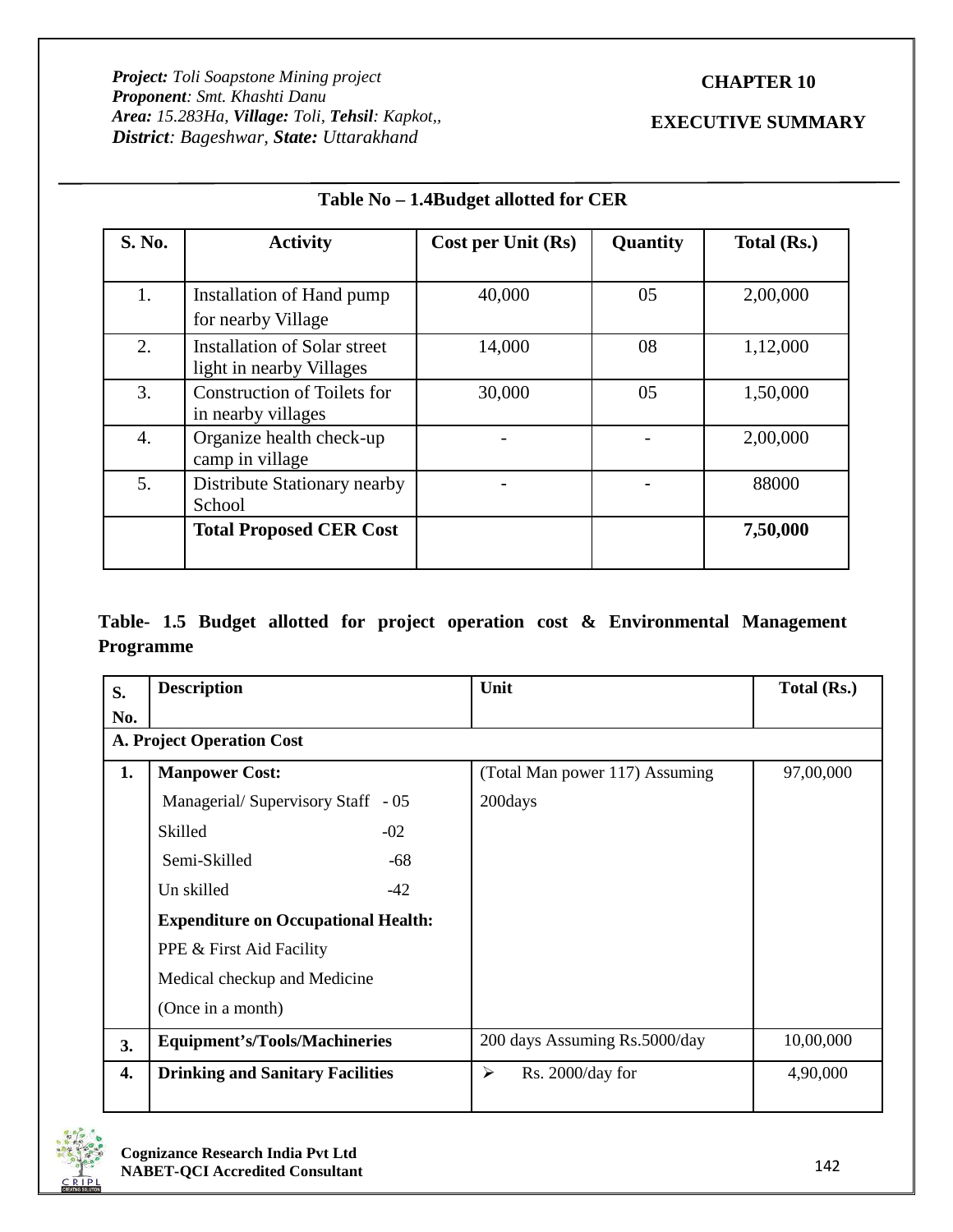# **CHAPTER 10**

|    | drinking/domestic (240 days)<br>Rs. 30,000/ Bio-toilets x 3<br>⋗<br><b>Total Project Operation Cost (A)</b>                                                                              |                                                                                                                                                                                                        | Rs. 1,11,90,000<br>$(111.90$ Lakh $)$                                               |
|----|------------------------------------------------------------------------------------------------------------------------------------------------------------------------------------------|--------------------------------------------------------------------------------------------------------------------------------------------------------------------------------------------------------|-------------------------------------------------------------------------------------|
|    | B. Break-up of Expenditure on Environment Protection & Environment Management                                                                                                            |                                                                                                                                                                                                        |                                                                                     |
| 5. | Haulage Road Repair & Maintenance<br>• Filling, Leveling and widening of the road<br>up to width of 6m and length of 100 m.<br>• Setting $&$ Fixing of Cut Stone on the<br>leveled road. | Annual<br>$100 \text{ m}$ (L) x 6 m (W)                                                                                                                                                                | 1,10,000                                                                            |
| 6. | Water Sprinkling on Haulage Road for Dust<br>Suppression                                                                                                                                 | Assuming Rs.1000/day for 240 days<br>of working<br>Tanker Cost: Rs. 1000/Tanker<br>Tanker Capacity: 5000 liter,<br>No. of Tankers required: 1                                                          | 2,00,000                                                                            |
| 7. | Plantation along the road side<br>& post plantation care                                                                                                                                 | Plantation@500/sapling<br>(3000 sapling/Year)<br>Post plantation care @500/day<br>(For 3000 Saplings Annually.i.e.365<br>days).<br>Note: Annual cost will increase with increase in no. of<br>sapling. | 30,00,000                                                                           |
| 8. | Environmental Monitoring & Compliances.                                                                                                                                                  | <b>Monitoring</b><br>$\triangleright$ Half<br>Yearly<br>of<br>Environmental Parameters viz.<br>Air, water, Noise & Soil.<br>Yearly<br>$\triangleright$ Half<br>Submission<br>of<br>Compliances.        | 5,00,000                                                                            |
|    | Total Environment Protection & Management Cost (B)<br><b>Total Project Cost (A+B)</b>                                                                                                    |                                                                                                                                                                                                        | Rs. 38,10,000<br>$(38.10$ Lakhs $)$<br>$Rs. 111.90 +$<br>$38.10 =$<br>$(150$ Lakhs) |

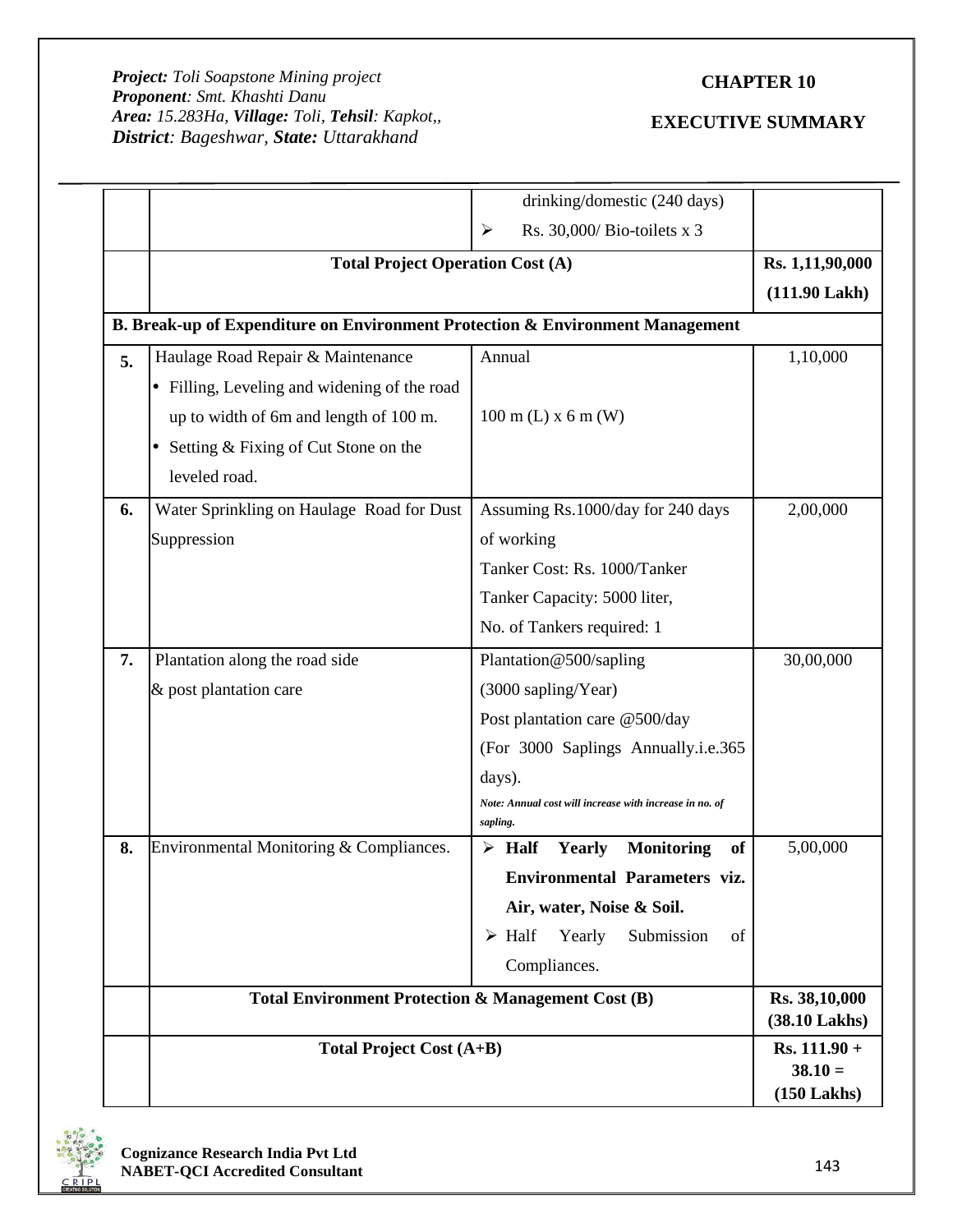# **CHAPTER 10**

#### **EXECUTIVE SUMMARY**

### **1.11ADDITIONAL STUDIES**

### **Risk Assessment and Disaster Management Plan**

The complete mining operation will be carried out under the management control and direction of a qualified mine manager holding Mines Manager's Certificate of Competency. Moreover, mining staff will be sent to refresher courses from time to time to keep them updated.

## **Disaster Management Plan**

Emergency preparedness is an important aspect in the planning of Disaster Management. Personnel would be trained suitably and prepared mentally and physically in emergency response through carefully planned, simulated procedures. Similarly, the key personnel and essential personnel shall be trained in the operations.

#### **1.12 PUBLIC CONSULTATION**

#### **Public Hearing**

In consonance with the EIA notification dated 14th September 2006, vide section 1 (a) related to Public Hearing, the draft EIA/EMP report submitted to the Uttarakhand Environment Protection & Pollution Control Board (UEPPCB) for public hearing.

#### **1.13 PROJECT BENEFITS**

The impact on the civic amenities will be substantial after the commencement of mining activities. Medical facilities will be provided in the form of first-aid facility at the mine. These medical facilities will also be available to local people in the surrounding in case of emergencies.

- Generation of employment and improved standard of living;
- Increased revenue to the State by way of royalty, taxes and duties; and
- Superior communication and transport facilities etc.

The employment of local people in primary and secondary sectors of project will upgrade the prosperity of the region.

#### **1.14 CONCLUSIONS**